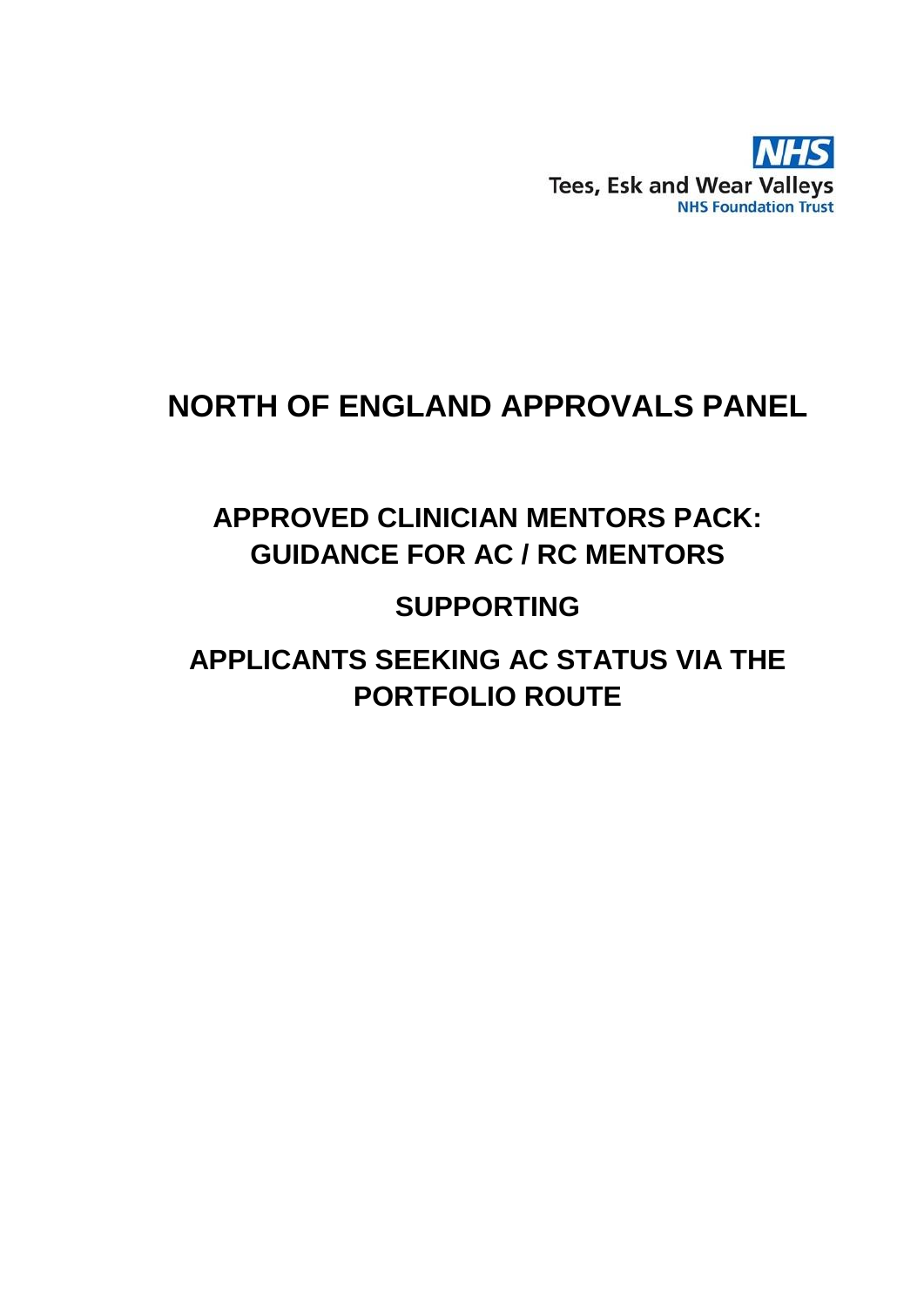### **NORTH OF ENGLAND APPROVAL PANEL**

## **APPROVED CLINICIAN MENTORS PACK: GUIDANCE FOR AC / RC MENTORS SUPPORTING APPLICANTS SEEKING AC STATUS VIA THE PORTFOLIO ROUTE**

|                          | <b>INDEX</b>                                                                                                                                                                                                       |                                    |
|--------------------------|--------------------------------------------------------------------------------------------------------------------------------------------------------------------------------------------------------------------|------------------------------------|
| <b>Section</b>           |                                                                                                                                                                                                                    | Page<br>No.                        |
| 1.                       | Introduction                                                                                                                                                                                                       | 3                                  |
| 2.                       | Using the AC Mentors support pack                                                                                                                                                                                  | 3                                  |
| 3.                       | The purpose of the AC Portfolio                                                                                                                                                                                    | $3 - 4$                            |
| 4.                       | Professional eligibility to seek AC approval                                                                                                                                                                       | $4 - 5$                            |
| 5.                       | Role of the AC Mentor                                                                                                                                                                                              | $5 - 8$                            |
| 5.1<br>5.2<br>5.3<br>5.4 | Active applicant RC shadowing<br>Validating / signing off examples of completed RC work<br>Supporting AC applicants to work within professional<br>competency boundaries<br><b>Completion of Testimonial Forms</b> | 5<br>$5 - 6$<br>$6 - 7$<br>$7 - 8$ |
| 6.                       | Evidence of applied knowledge and skills                                                                                                                                                                           | $8 - 9$                            |
| 6.1<br>6.2<br>6.3        | <b>Background Reading</b><br>Reflective practice and the Two anonymised Case<br>Commentaries<br>Compliance with current Data Protection legislation                                                                | 8<br>$8 - 9$<br>9                  |
| Appendix                 | <b>APPENDICES</b>                                                                                                                                                                                                  | $10 - 25$                          |
|                          | Checklist when considering applying for Approved Clinician<br>status                                                                                                                                               | $10 - 11$                          |
| ii                       | NEAP AC Portfolio Content List (including explanatory notes)                                                                                                                                                       | $12 - 16$                          |
| Ϊİ                       | <b>Summary of Approved Clinician Competencies</b><br>as outlined in the Secretary of States AC Instructions (2015)                                                                                                 | $17 - 19$                          |
| iv                       | North of England Approvals Panel Competency Testimony<br>(requires completion by AC / RC mentors)                                                                                                                  | $20 - 23$                          |
| v                        | Department of Health essential Reading                                                                                                                                                                             | $24 - 25$                          |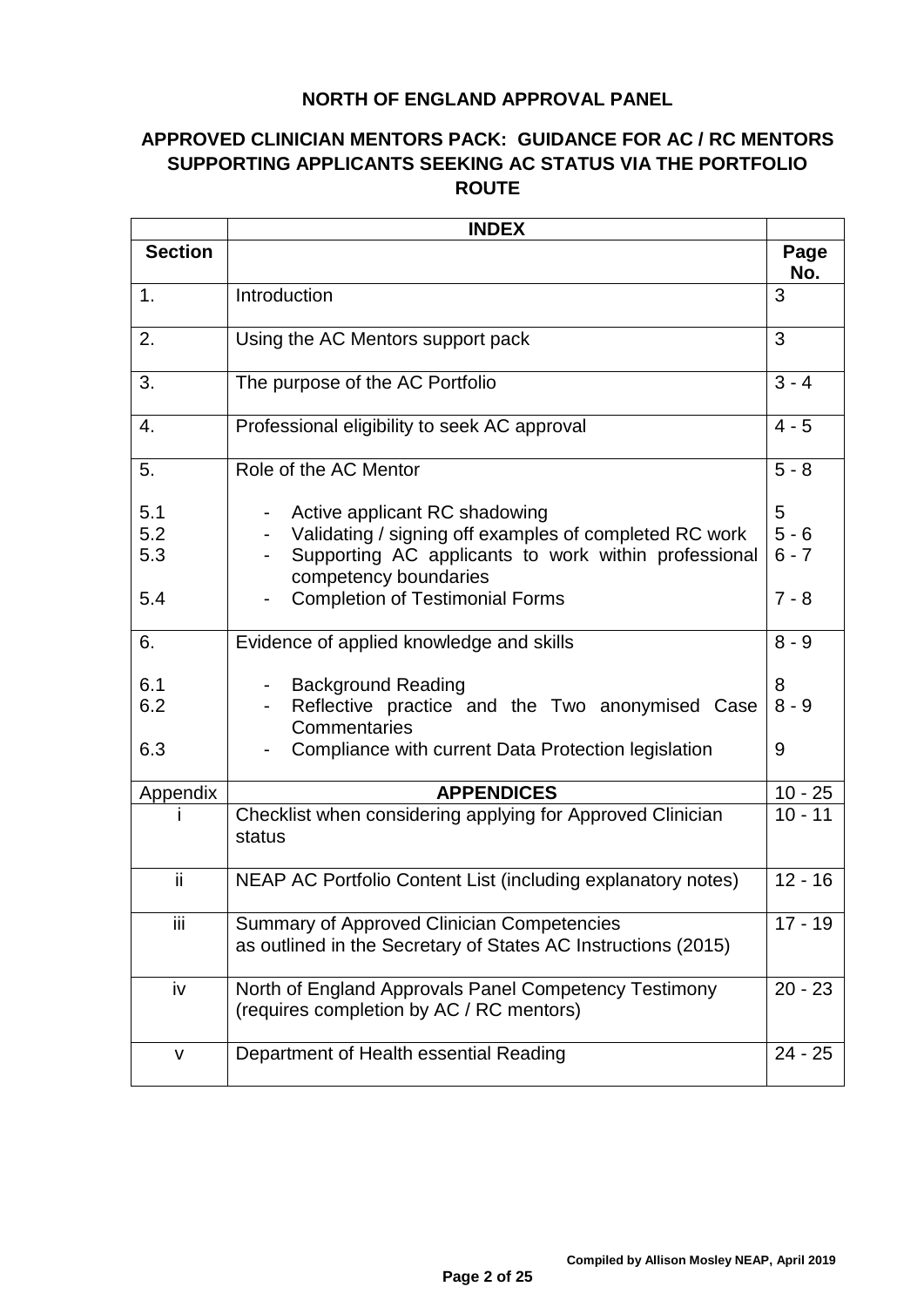### **1. Introduction**

The content of this pack is based upon the Department of Health (2017) AC Portfolio guidance, and related feedback received from NEAP's multi professional panel who are directly involved with AC benchmarking and approval.

### **2. Using the AC Mentors support pack**

The AC Mentors Pack was developed as a consultative reference guide to address the arising queries of Approved Clinician / Responsible Clinician mentors providing support to AC applicants seeking approval via the portfolio route.

Every AC Portfolio applicant requires the support of at least one named AC / RC mentor. Being a mentor will inevitably involve providing a level of guidance and supervision, while applicants must also be given the opportunity to actively shadow RC functions. Ultimately a mentor is required to testify as to an applicant's capability to execute requisite RC decisions and to judge whether an applicant has demonstrated AC competency.

The appendices of this pack duplicate a number of documents which NEAP supplies to applying AC portfolio applicants, and also includes documents that are pertinent to role of the AC Mentor. Appendix i outlines the skill base requirements of prospect AC applicants. Appendix ii presents the required format of the AC portfolio. Appendix iii sets out the detailed competency requirements of AC approval which the applicant must demonstrate, and which necessitates confirming mentor testimony as outlined in Appendix iv*.* Finally Appendix v replicates DH's recommended reading list for AC applicants.

### **3. The purpose of the AC Portfolio**

All AC applicants are required to demonstrate an overall comprehensive understanding of the AC role and competency in performing the key legal functions of the RC. Eligible professionals not on the GMC Specialist Register for psychiatry must complete an AC Portfolio as part of an initial application for AC approval.

The purpose of the AC Portfolio is to enable applicants to submit evidence that demonstrates the 8 AC competencies as specified in the Secretary of States (2015) Instructions (c.f. content of Appendix iii). The summary headings of the competencies are:

- The role of the Approved Clinician and Responsible Clinician
- Legal and policy framework
- **Assessment**
- **Treatment**
- Care Planning
- Leadership and multi-disciplinary team working
- Equality and cultural diversity
- **Communication**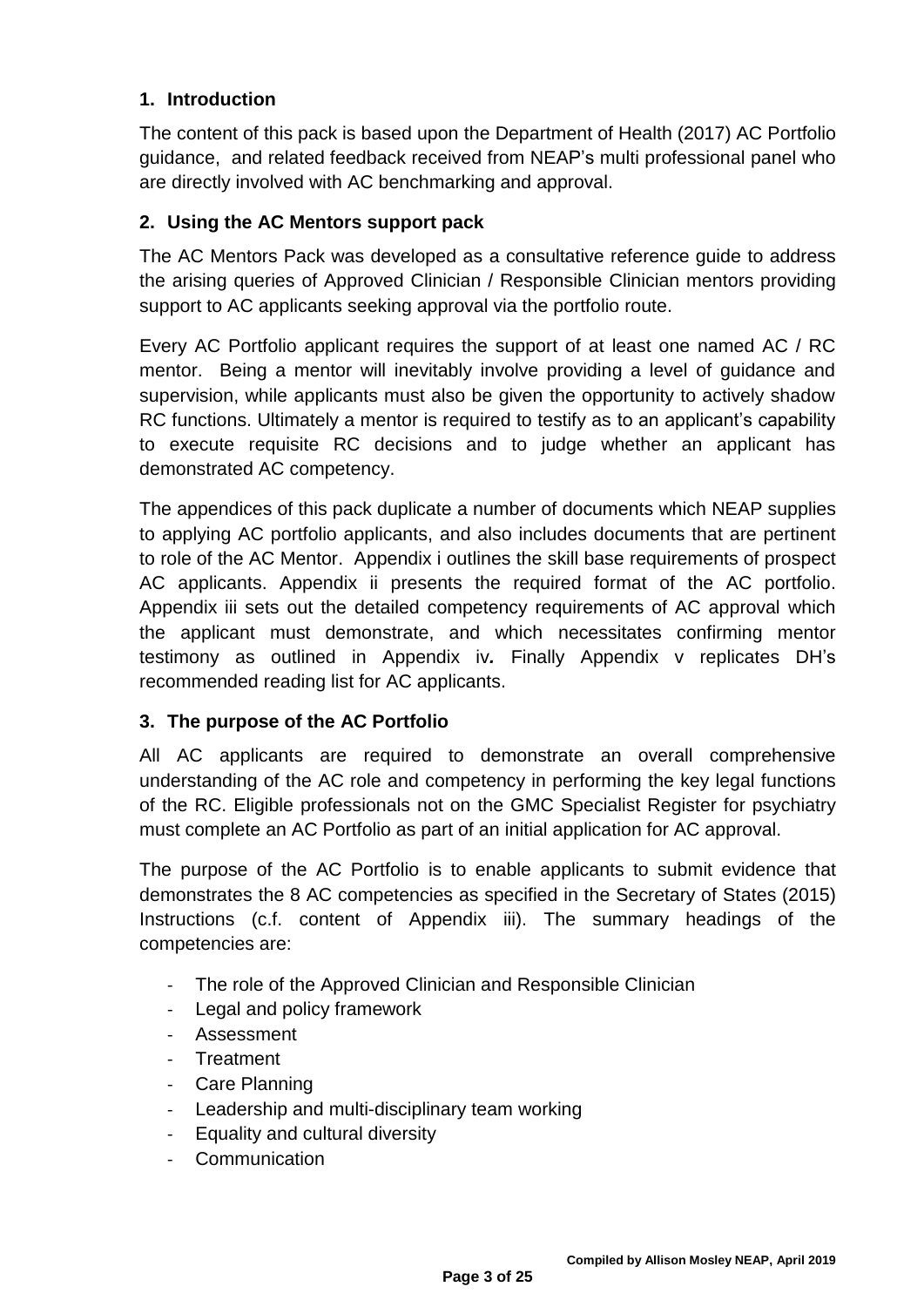Applicants seeking approval via the portfolio route must compile a structured file of reflective practice that demonstrates applied skills and knowledge which evidences competency to autonomously perform the key functions reserved only to the RC role. To be approved as an AC there is an expectation that an applicant will be professionally deployed as a RC.

Prior to commencing AC preparation applicants should familiarise themselves with the DH *Guidance for seeking Approved Clinician status via the portfolio route*  (2017). This guidance includes an initial check list for all prospective applicants to consider prior to commencing AC preparation and mentor shadowing (Appendix i). The check list emphasises the following essential requirements for prospect AC applicants:

- they should already possess an advance level of knowledge and applied skill;
- be practising at a senior level;
- and will require the professional backing of their employing organisation.

In effect only applicants who can demonstrate the necessary professional acumen to autonomously perform the legal duties and responsibilities of a RC will be approved as ACs.

### **4. Professional eligibility to seek AC approval**

The introduction of the Mental Health Act 2007 amended the Mental Health Act 1983, and the former role of the Responsible Medical Officer was replaced by that of the Responsible Clinician. Under the MHA a RC is an AC who has been given overall responsibility for a patient's care. All patients subject to compulsion under the Act must have an appointed RC.

MHA secondary legislation set out in the Secretary of States (2015) AC Instructions provides direction to delegated authorities (S12(2) & AC Regional Approval Panels) to approve a range of qualified professionals:

- Registered medical practitioner;
- Psychologist registered in Part 14 of the register maintained by the Health and Care Professions Council;
- First level nurse, whose field of practice is mental health or learning disabilities;
- Registered occupational therapist; or
- Registered social worker.

The *Mental Health Act 2007 New Roles* (NIME 2008) document summarises the legislative rationale for extending this statutory role to non-medical personnel. The effect of this legal development was to open up eligibility to a spectrum of professionals, bring a broader perspective and a wider range of expertise to interventions in mental health care, treatment and management.

*"A patient's responsible clinician should be the available AC with the most appropriate expertise to meet the patient's main treatment needs"'*

(NIME, 2008 p. 21)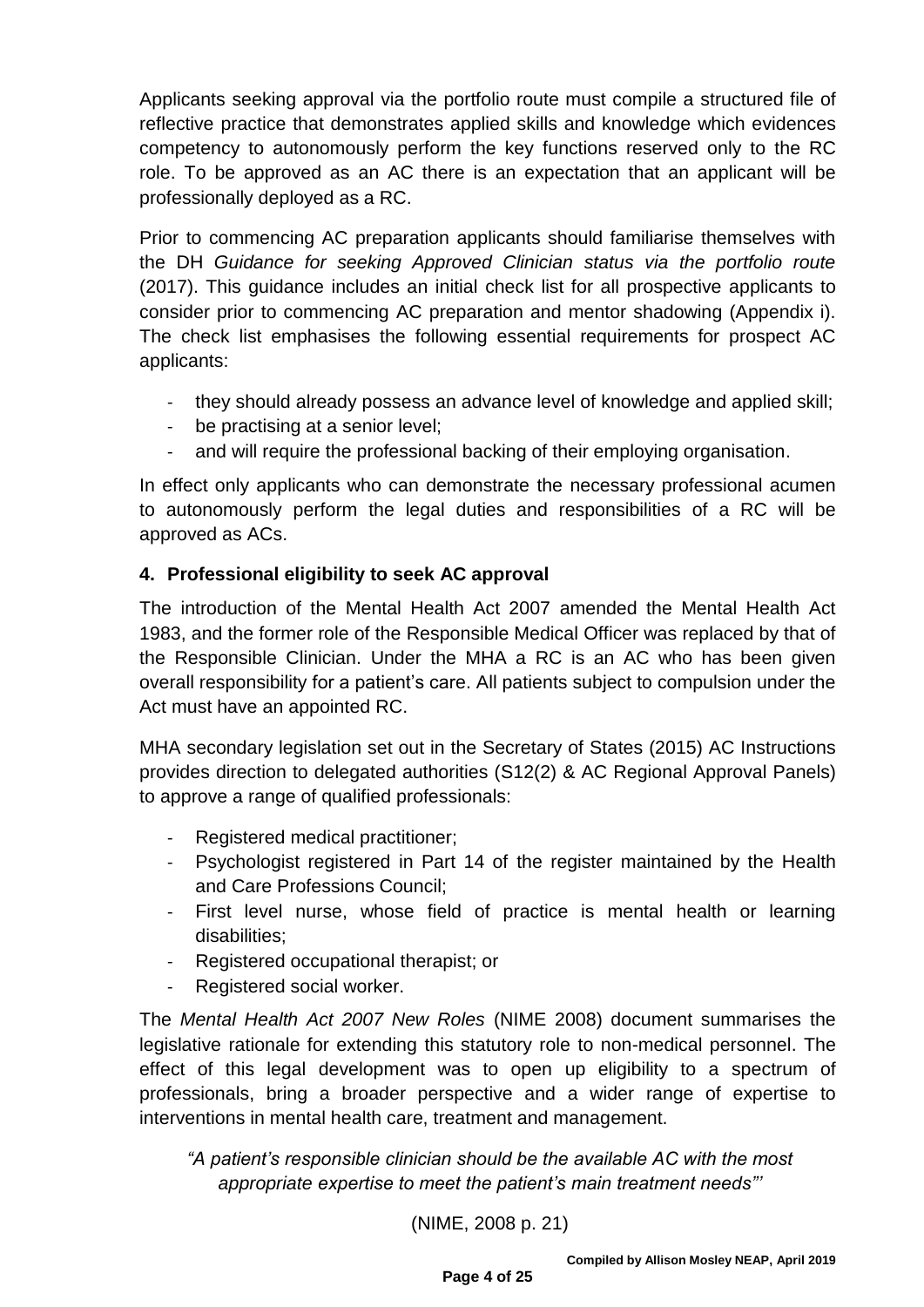The choice of RC should be based on the individual needs of a patient. There may be circumstances where the appointed RC is qualified with respect to the patient's main assessment and treatment needs but is not appropriately qualified to be in charge of subsidiary treatment requirements e.g. medication which the RC is not qualified to prescribe. In such circumstances the RC will maintain their overarching responsibility for the patient's care, but another appropriately qualified AC would take responsibility for a specific treatment or intervention. Conversely where psychological therapies are the main basis of the patient's treatment it may in some circumstances be more appropriate for an AC psychologist or other non-medical AC to act as the designated RC.

### **5. Role of the AC Mentor and RC shadowing**

As noted every AC Portfolio applicant requires the support and guidance of at least one named AC / RC mentor. Being a mentor will inevitably involve providing a level of guidance and supervision, while applicants must also be given the opportunity to actively shadow RC functions.

### **5.1** Active Applicant RC shadowing

Applicant RC shadowing should include a sequence of observing the work of a RC; participating in RC decision making; and being actively observed by AC / RC mentors. Ultimately a mentor is required to testify as to an applicant's capability to execute requisite RC decisions and to judge whether an applicant has demonstrated AC competency.

## **5.2** Validating / signing off examples of completed RC work

Within the specified content of the portfolio (Appendix ii) applicants must submit examples of completed tasks that are solely reserved as the statutory functions of the RC. Such completed decision making / assessment documentation should be accompanied and supported by brief explanatory narratives / reflections of applied use.

Required portfolio evidence includes: examples of completed statutory forms and related documentation i.e. H5 (S20), T2 (S58), S17, S23, examples of CTO use, SOAD request, and completion of two statutory 1<sup>st</sup> Tier Tribunal / Hospital Mangers Hearing reports. Although applicants cannot legally implement these statutory actions / decisions (which would be based on such assessments), they must obtain written confirmation from their shadowing RC mentor/s that they have demonstrated sound skills in understanding these pre-decision assessments and have applied the relevant legal criteria to complete such statutory tasks.

To ensure that effective AC / RC shadowing has been undertaken, and related competency witnessed (either directly or through discussion) mentors are required to countersign submitted examples of RC practice.

Where exposure to certain legal decisions (e.g. application for CTO) are not readily available within an applicant's current deployed service area, the applicant (with the support of their mentor) should try to access other learning opportunities within other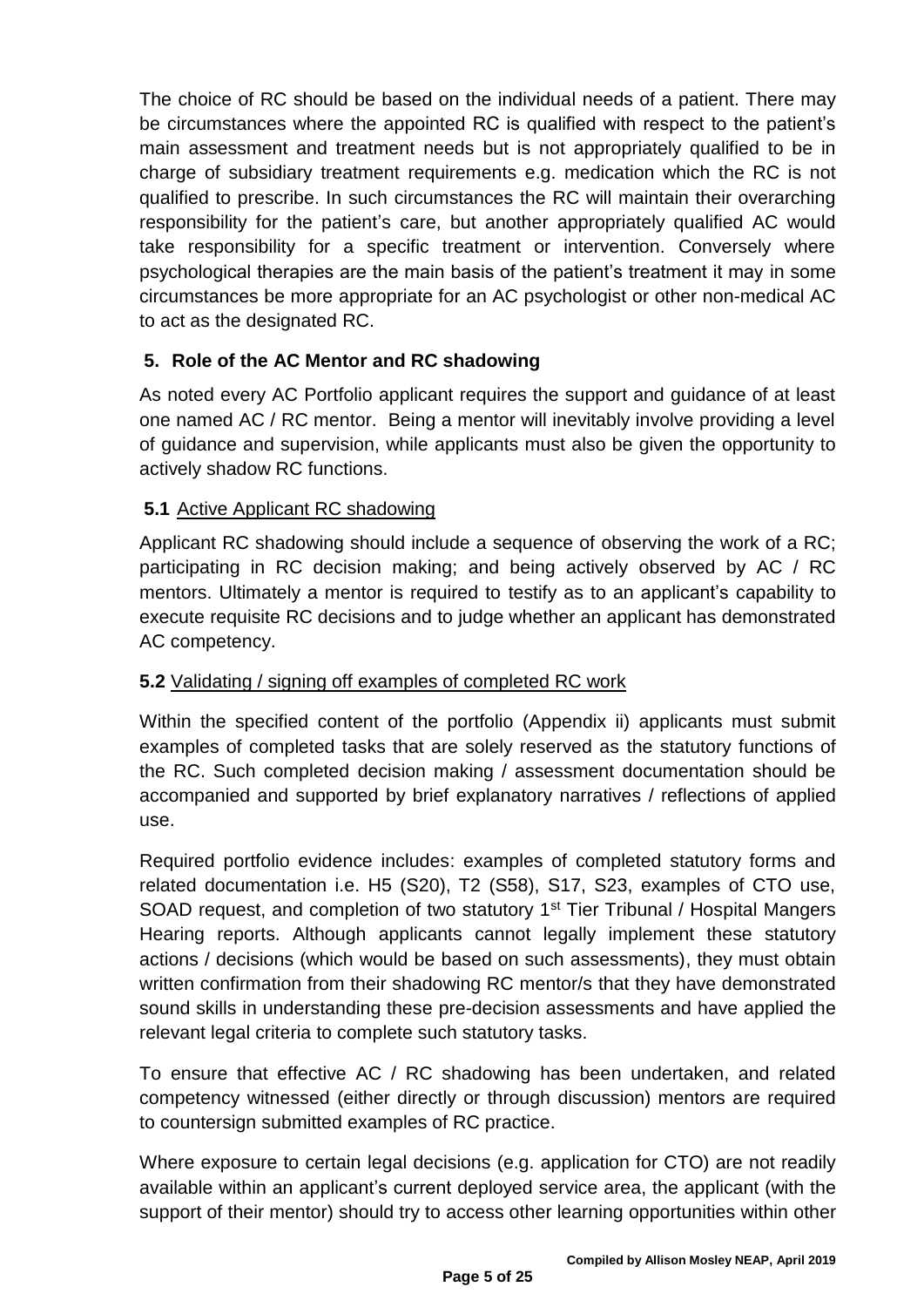service areas of their employing organisation. To enable an applicant to gain and demonstrate requested AC competency in specific areas, this may entail shadowing other RCs who are engaged in such work. All applicants are required to have considered, on more than one occasion, each of the following decisions:

- Renewal of detention:
- Discharge from detention;
- Granting of S17 leave; &
- Application for CTO

In addition where an applicant is a medical practitioner or nurse prescriber they should also demonstrate, on more than one occasion, consideration of the decisions/s around consent to treatment specific to S58 MHA.

#### **5.3** Supporting AC applicants to work within professional competency boundaries

With the introduction of amendments to the MHA in 2008 the former role of the RMO was replaced by that of RC, and a broader range of professionals became eligible for approval. Irrespective of professional background ACs who are allocated as RCs will undertake the majority of the functions previously performed by RMOs.

All eligible professionals must evidence an ability to execute the key functions of a RC and demonstrate the 8 areas of competency to achieve AC approval. All approved ACs must work within the remit of their own professional competency, as legally AC / RCs can only authorise decisions for which they are suitably qualified. As such the applicant's submitted evidence must demonstrate a clear understanding as to the competency boundaries of their own profession.

All AC applicants must demonstrate an ability to formulate, review and appropriately lead on treatment options within the remit of their own professional competency, and within the context of a multi-disciplinary team. As such applicants may choose to submit evidence of having considered potential cross-professional issues and conflicts. For example a consideration of the respective responsibilities and authority of the designated RC as compared to that of a responsible AC in charge of treatment. Although a non-prescribing RC may not have direct professional competence to prescribe or change medication, they hold ultimate responsibility for the care of the patient as the RC. In such circumstances where the AC in charge of a particular treatment is not the patient's RC, the AC in charge of treatment must ensure that the RC is kept informed about considered treatment options, and that treatment decisions are fully discussed with the RC within the context of the patient's overall care.

To enhance knowledge and experiential learning it is advantageous for AC applicants to receive shadowing support from more than one mentor. Specifically having access to an AC / RC mentor from a different professional background will consolidate applied understanding of MDT relationships, and can often directly enable aspects of applied learning which otherwise would prove difficult to achieve. For non-prescribers it can be highly instructive to shadow an AC / RC mentors who are qualified medical doctors or nurse prescribers, while for medical applicants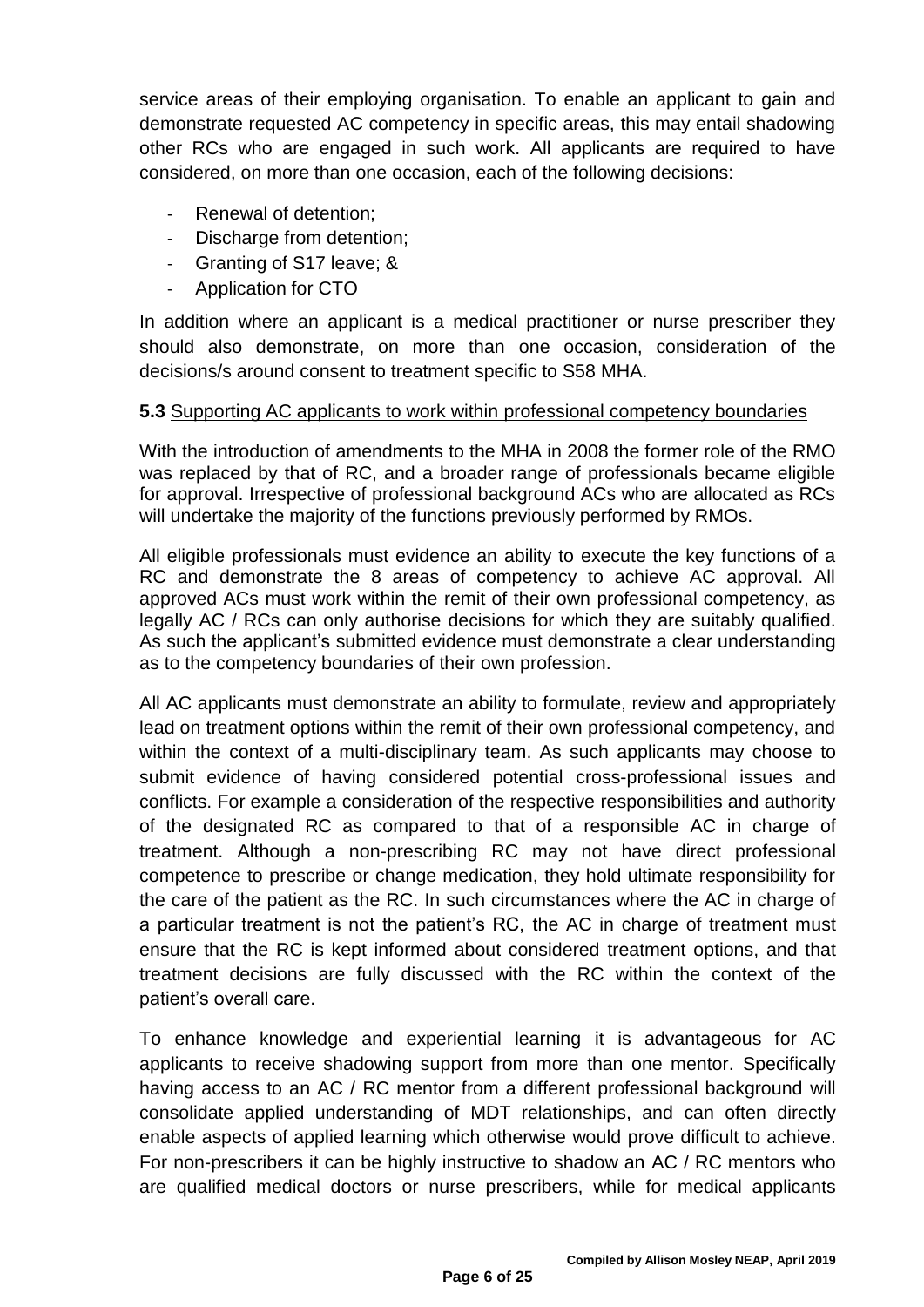exposure to RCs from other professional backgrounds can enhance understanding of talking therapies and other holistic interventions that are not medication based.

The relative seniority of many applicants, irrespective of professional background, should ensure a high degree of existing competency in assessment, but evidence of shadowing AMHPs and working with S12 doctors (including RCs conducting CTO assessments) may also be necessary for many applicants. Such shadowing can be of particular value for non-medic applicants who may not have had substantial or any direct experience of engaging in community based MHA assessments. This exposure may help consolidate an applicant's understanding of the legal criteria for detention and of the emotional / social impact of admission into hospital under compulsion. Such experiential opportunities may also enhance applied understanding of legal criteria and the statutory basis for making decisions reserved for RCs e.g. S20 renewal of detention, S5(2) holding powers and the use of CTO statutory powers in the community.

### **5.4** Completion of Testimonial Forms

Within section B5 of the AC Portfolio applicants are required to submit at least one full completed copy of the '*Competency Testimony (ies)'* document (c.f. Appendix iv). This documentation should be completed by an applicant's mentor/s, and must provide testimonial confirmation of the applicant's AC competence across each of the 8 AC competency areas. Included testimony should evidence that an applicant has demonstrated sound decision making and assessment skills across a range of RC specific functions / tasks.

Testimonial evidence should be in the form of written confirmation compiled by the applicant's nominated mentor, who may also be the designated RC for the patients the applicant has worked with. In circumstances where an applicant does not have a designated mentor an applicant can seek testimonial statements from AC / RCs who have on more than one occasion observed the applicant participating in prescribed tasks of an AC / RC, and who can verify that the applicant has demonstrated the 'capability' to independently undertake such work.

The term capability is used within the testimonial documentation as it may not always be possible for an acting mentor to directly observe an applicant undertaking specific RC activities. However when making affirmative testimonial statements a mentor should have sufficient knowledge of the applicant to confidently infer that their skills, knowledge and experience would readily transfer across a particular competency parameter.

Ideally an applicant's designated AC / RC mentor should be able to provide a testimony statement for each competency area. Where this is not possible other eligible mentors whom have observed the practice of the applicant, can contribute to the completion of the full Competency Testimony document. Specific written examples of observed or discussed practice should be included within the Evidence / Testimony sections of the form (ref. to examples within Appendix iv). To affirm an applicant's demonstrated competence the mentor should also note (by means of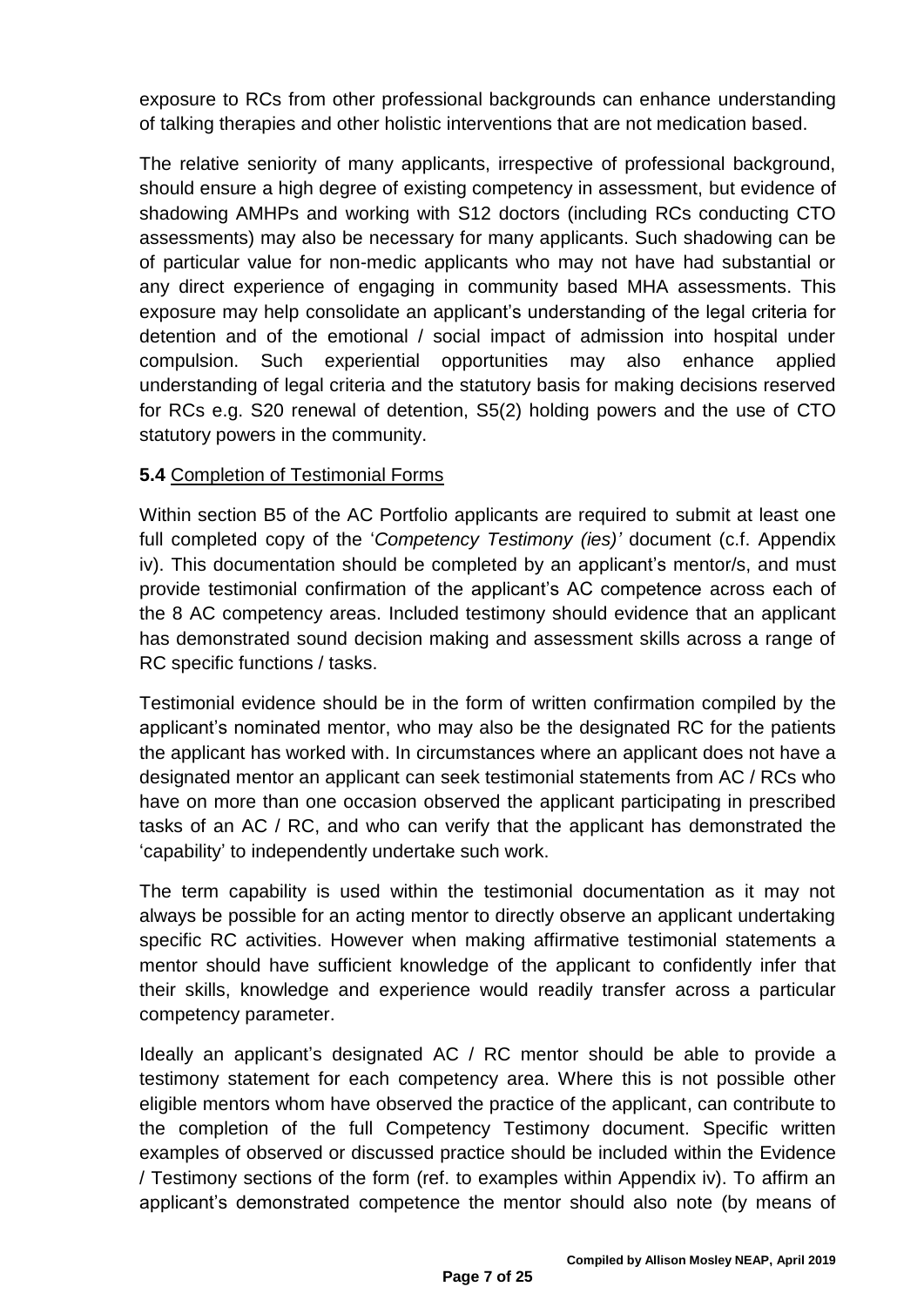ticking the provided box on the form) whether the '*Applicant meets Standard'* and whether '*Observed Practice'* occurred.

### **6. Evidence of applied knowledge and skills**

The purpose of the AC Portfolio is to enable applicants to submit evidence that demonstrates the 8 AC competencies. To clearly present such applied knowledge and skills within the portfolio an applicant must submit evidence which effectively illustrates their understanding of the AC / RC role and reflectively demonstrates their ability to autonomously perform the key legal functions of the RC.

### **6.1** Background Reading

The AC competency of *Legal and Policy Framework* specifies that applicants should have an understanding of relevant legislation including an applied knowledge of the MHA Code of Practice, and of other pertinent national and local policies. The AC Instructions also notes that applicants should also be aware of NICE guidance relevant to the decisions likely to be taken by an AC or RC.

The DH AC Portfolio guidance includes an 'essential reading list' (Appendix v). The DH guide also notes that for applicants fulfilling duties related to children and young people, familiarity with child care legislation and safeguarding should be regarded as mandatory.

In line with prescribed national practice NEAP and other regional Approving Panels are very conscious of the requirements of the October 2013 *First-Tier Tribunal Practice Direction.* There is an expectation that both Tribunal and Managers' Hearing reports will adhere to the outlined RC report structures as contained within the Direction. Any deviation within the statutory reports' content should be noted and explained in accompanied reflections.

## **6.2** Reflective practice and the Two anonymised Case Commentaries

Reflective practice is a key component of the AC Portfolio and should illustrate an applicant's: underpinning skill base; knowledge of legislation; and their application of the AC / RC role. To effectively demonstrate such evidence the DH recommends that applicants make reference to their own profession's respective guidance on reflective practice.

The use of reflective practice is an essential requirement of the narration of the two Case Commentaries. As noted in British Psychological Society guidance (2016, p.10) relating to the case commentaries:

## *"This is the most taxing but by far the most convincing evidence of applied knowledge and skill across all competencies."*

The commentaries should be reflective in style and need to demonstrate an applicant's ability to operate as a RC with patients subject to the MHA. An applicant's narratives should focus on a patient's period of detention (subject to compulsory powers) over a protracted period, and outline the key clinical decisions and actions that they would make and lead on as the patient's acting RC. When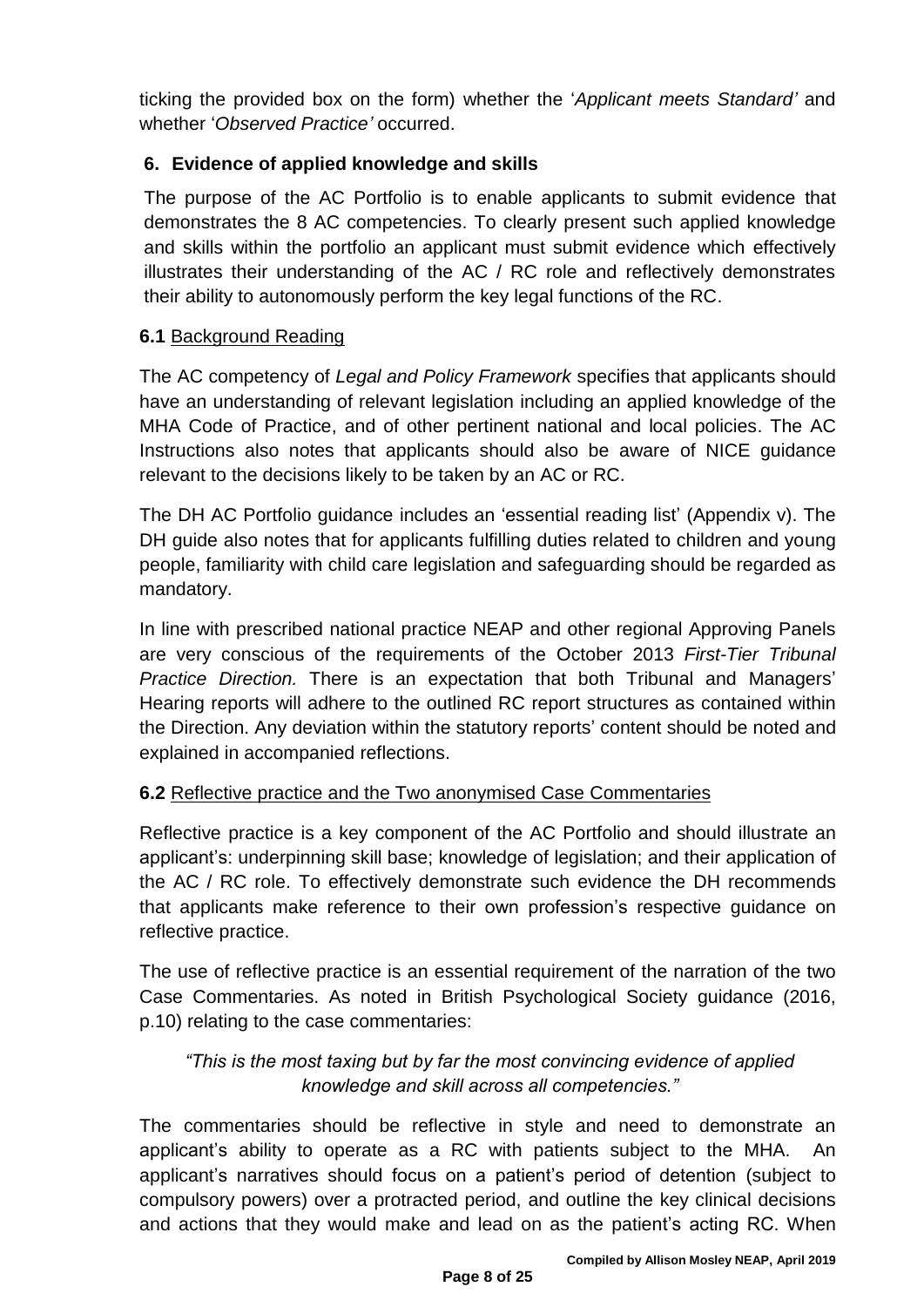preparing to write the reflective case commentaries, and in so doing reviewing a detained patient's journey, the applicant should consider the potential range of RC interventions that did or could arise. To illustrate an applicant's breadth of knowledge and applied skills as a preparing RC these summaries could be hypothetical case composites of patients the applicant has worked with, rather than based on two specific cases.

In effect the focus of these commentaries is about an applicant's clinical judgements, interventions and learning as a preparing acting RC under the supervision of a mentor. The narrative should include an outline of how the applicant formulated their own decisions and should provide explicit examples of specific RC decisions made. Such examples should include reference to MDT work and related leadership. In addition the applicants use and awareness of NICE Guidance, the MHA Code of Practice etc. should also be referenced.

### **6.3** Compliance with current Data Protection legislation

The submission should be compliant with current Data Protection legislation, and all unique patient identifiable information should to be anonymised. Names, addresses and other identifying data such as NHS numbers or dates of birth of patients, or identifiable data related to familiar others e.g. family, carers or acquaintances etc. should be removed or effectively obscured. Personal identifiable information that has been covered by means of marker pen or Tippex / correction fluid or tape should be photocopied to ensure full anonymity of obscured data.

AC Portfolios that breach confidentiality will not be submitted for AC Benchmarking by the NEAP panel, while significant breaches will be brought to the attention of an applicant's Medical Director / employing organisation.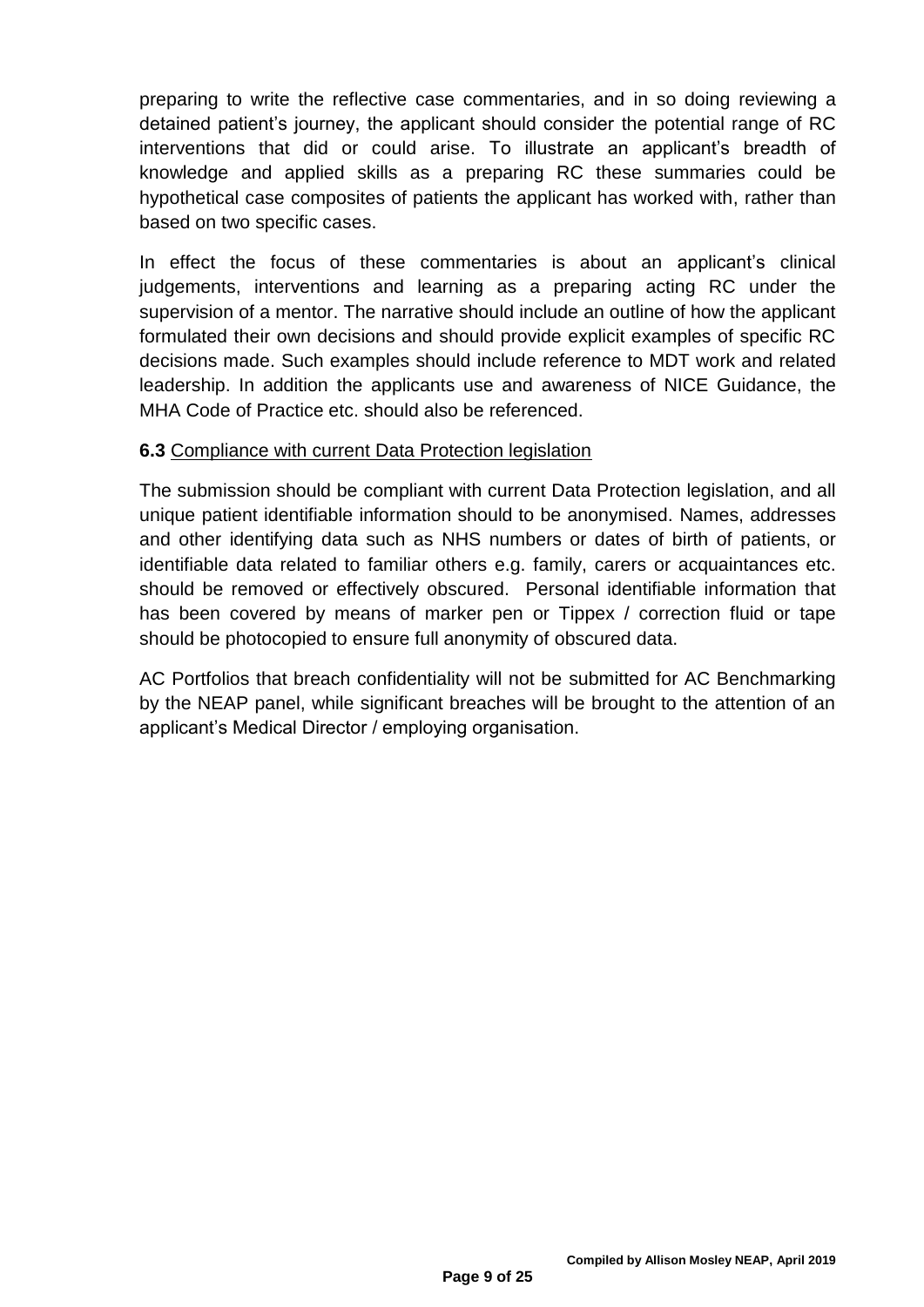# **APPENDICES i – v**

### **Appendix i**

# **CHECKLIST WHEN CONSIDERING APPLYING FOR APPROVED CLINICIAN STATUS**

- 1. I am eligible to apply for AC status and comply with the requirements set out in the statutory Instructions for the Exercise of Approval Functions (2015), especially Schedule 1 and Schedule 2 on pages  $7 - 9$ .
- 2. I have an understanding of the role of the AC and RC.
- 3. I have carefully considered why I am thinking of applying to become an AC.
- 4. I am a senior clinician who is sufficiently experienced to capably, and with authority, exercise the autonomous decision-making required of an AC.
- 5. I have discussed this with my employer (professional / line manager / appropriate Clinical Director) and a current AC and have ascertained that they believe that I have the competencies required to successfully apply to become an AC.
- 6. In doing so, I have considered whether I need to acquire additional skills, knowledge and experience through continuing professional development (CPD) and by undertaking further appropriate training before I will be eligible to apply for AC status.
- 7. I have consulted my employer's policies, procedures and selection criteria for approval as an AC (if available).
- 8. I have organisational support from my line manager and we have a plan for my envisaged deployment as an AC/RC.
- 9. I have also ensured that my application for approval and these plans have the support of my Medical Director or other relevant Clinical Director.
- 10. I have access to the documents listed in the Guidance Essential Reading section and have familiarised myself with these as appropriate to my circumstances.
- 11. I have identified at least one mentor who is an AC and who is prepared to support me in my preparation.



| ——— |  |  |  |
|-----|--|--|--|











**Compiled by Allison Mosley NEAP, April 2019**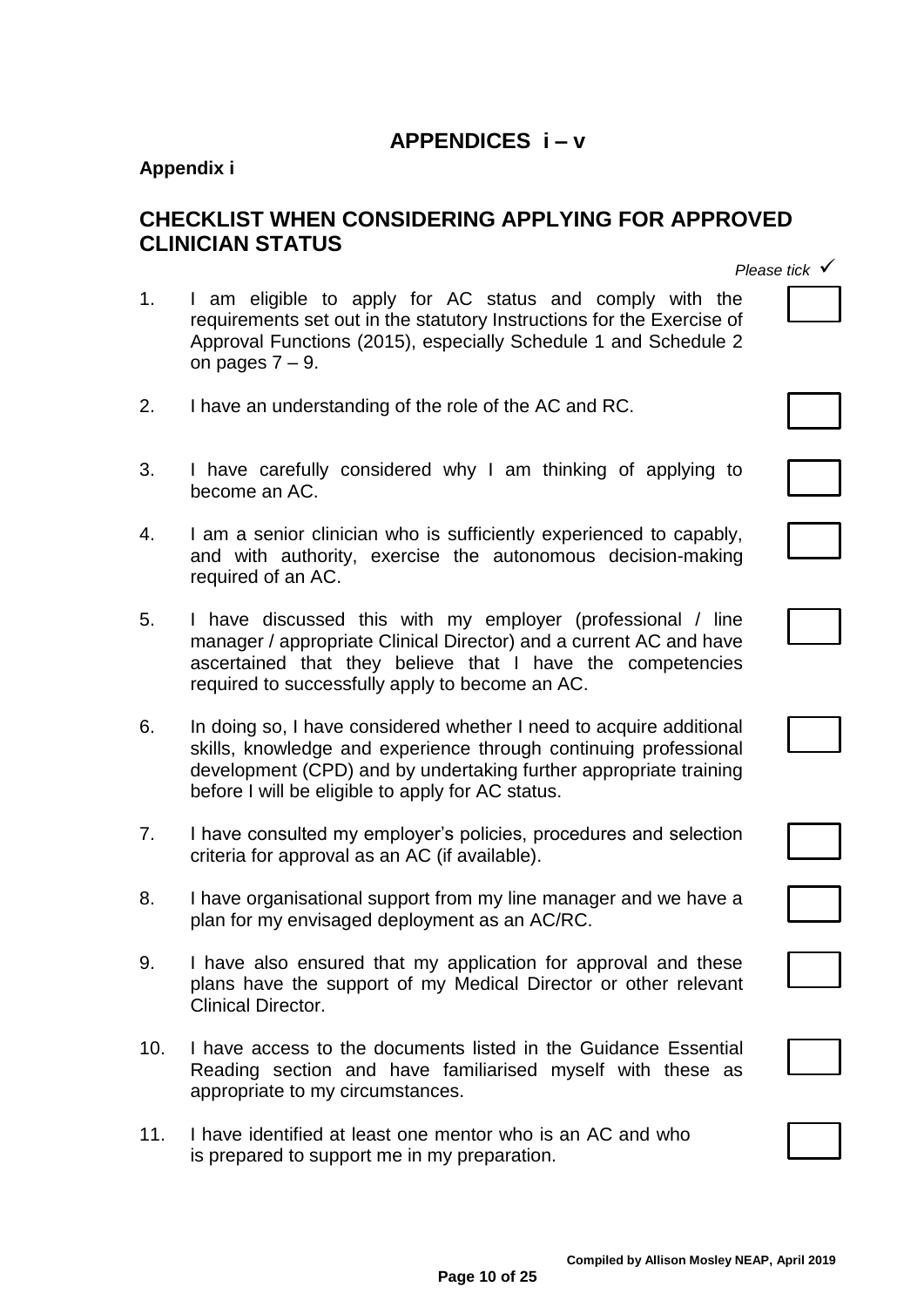| Name | Designation | <b>Base</b> |
|------|-------------|-------------|
|      |             |             |
|      |             |             |
|      |             |             |
|      |             |             |
|      |             |             |

#### **The next 2 questions are for non-medic AC applicants only:**

- 12. In doing so, my mentor(s) and I have considered potential cross-professional issues and conflicts especially the relevant responsibilities and authority of the Responsible Clinician and medical AC in treatments for which I may not have direct competence.
- 13. I have consulted local policy guidance or practise notes in regard to 11 above. Where these are not available I and my mentor(s) will endeavour to initiate the development of these as deemed necessary.

*Please tick*  $\checkmark$ *Yes N/A*

#### **All applicants to complete:**

Name:

GMC / PRN:

Signature: Date: Date: Date: Date: Date: Date: Date: Date: Date: Date: Date: Date: Date: Date: Date: Date: Date: Date: Date: Date: Date: Date: Date: Date: Date: Date: Date: Date: Date: Date: Date: Date: Date: Date: Date: D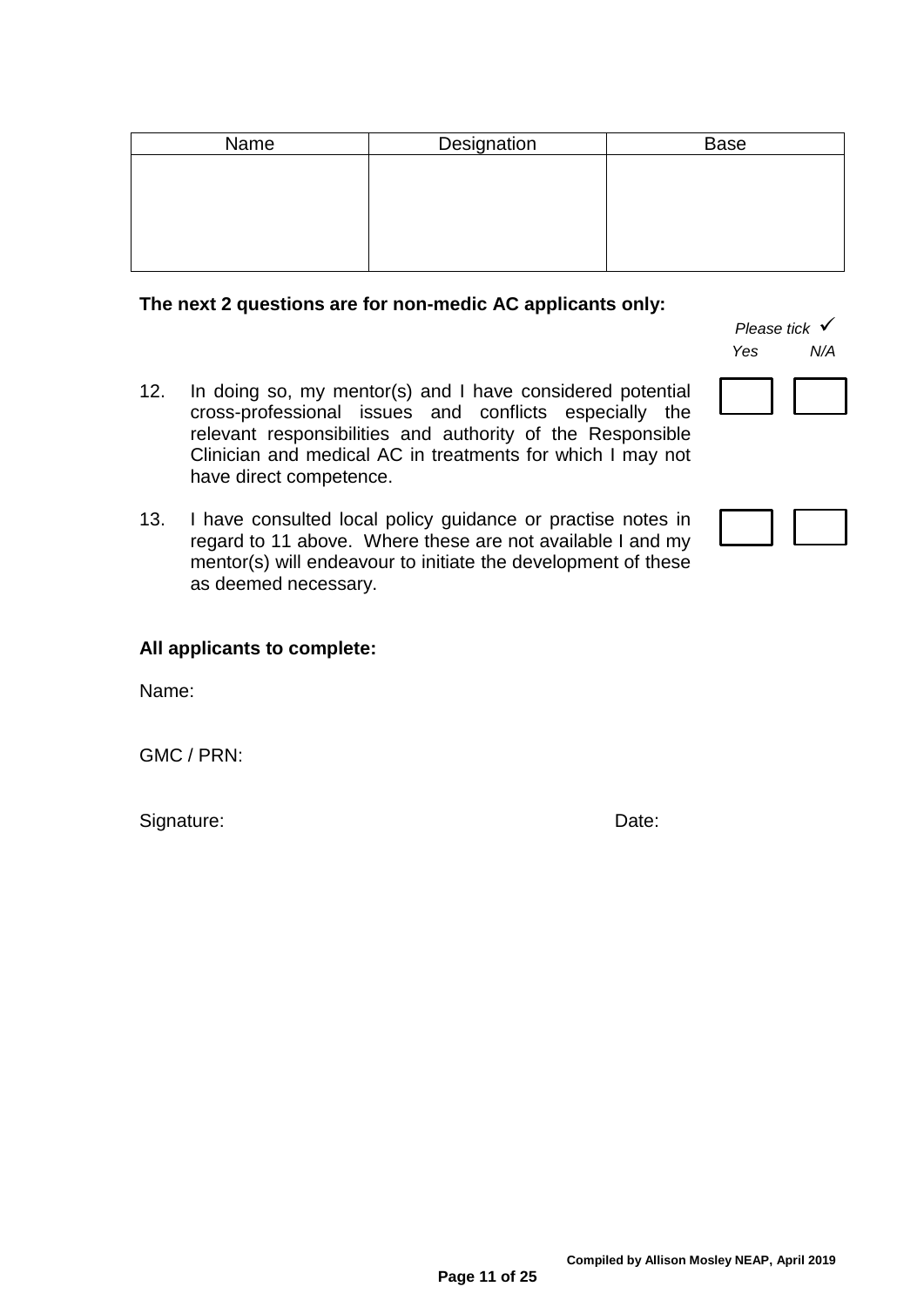### **Appendix ii**

# **NEAP PORTFOLIO CONTENTS LIST – EXPLANATORY NOTES & RELATED GUIDANCE FOR AC PORTFOLIO COMPLETION**

**Your submitted AC Portfolio practice based evidence should be clearly presented in an ordered ring binder folder, which is numbered in accordance with NEAP's "Portfolio Contents List – Front Sheet". Relevant guidance as to the content of Section A – E is provided in the explanatory index template below.** 

The contents of your submission must be your own genuine work and not a copy of reports produced by anyone else. All submitted examples of practiced based clinical work must be relatively contemporaneous and should have been undertaken within two years of the portfolio submission. You must also ensure that your evidence is supported and signed off by AC / RC mentor(s) you have shadowed and / or who have undertaken observational shadowing of your preparatory RC work.

### The Relevance of Reflective practice within the AC Portfolio

The purpose of the AC Portfolio is to enable applicants to submit evidence that demonstrates the 8 AC competencies as specified in the Secretary of States Instructions. For further information you should refer to DH AC Instructions 2015 and DH (2017) '*Guidance for seeking Approved Clinician status via the portfolio route'.*

Reflective practice is a key component of the AC portfolio and should illustrate an applicant's: underpinning skill base; knowledge of legislation; and their application of the AC / RC role. To effectively demonstrate such evidence DH recommends that applicants make reference to their own profession's guidance on reflective practice.

### Compliance with current Data Protection legislation

Any included case materials and associated patient identifiable information must be anonymised and compliant with current Data Protection legislation and regulation. AC Portfolios that breach confidentiality will not be submitted for AC benchmarking by the NEAP Panel, while significant breaches will be brought to the attention of an applicant's Medical Director / employing organisation.

Names, addresses and other unique identifying data such as NHS numbers or dates of birth of patients, or identifiable data related to familiar others e.g. family, carers or acquaintances etc. should be removed or effectively obscured. Personal identifiable information that has been covered by means of marker pen or Tippex / correction fluid or tape should be photocopied to ensure full anonymity of obscured data.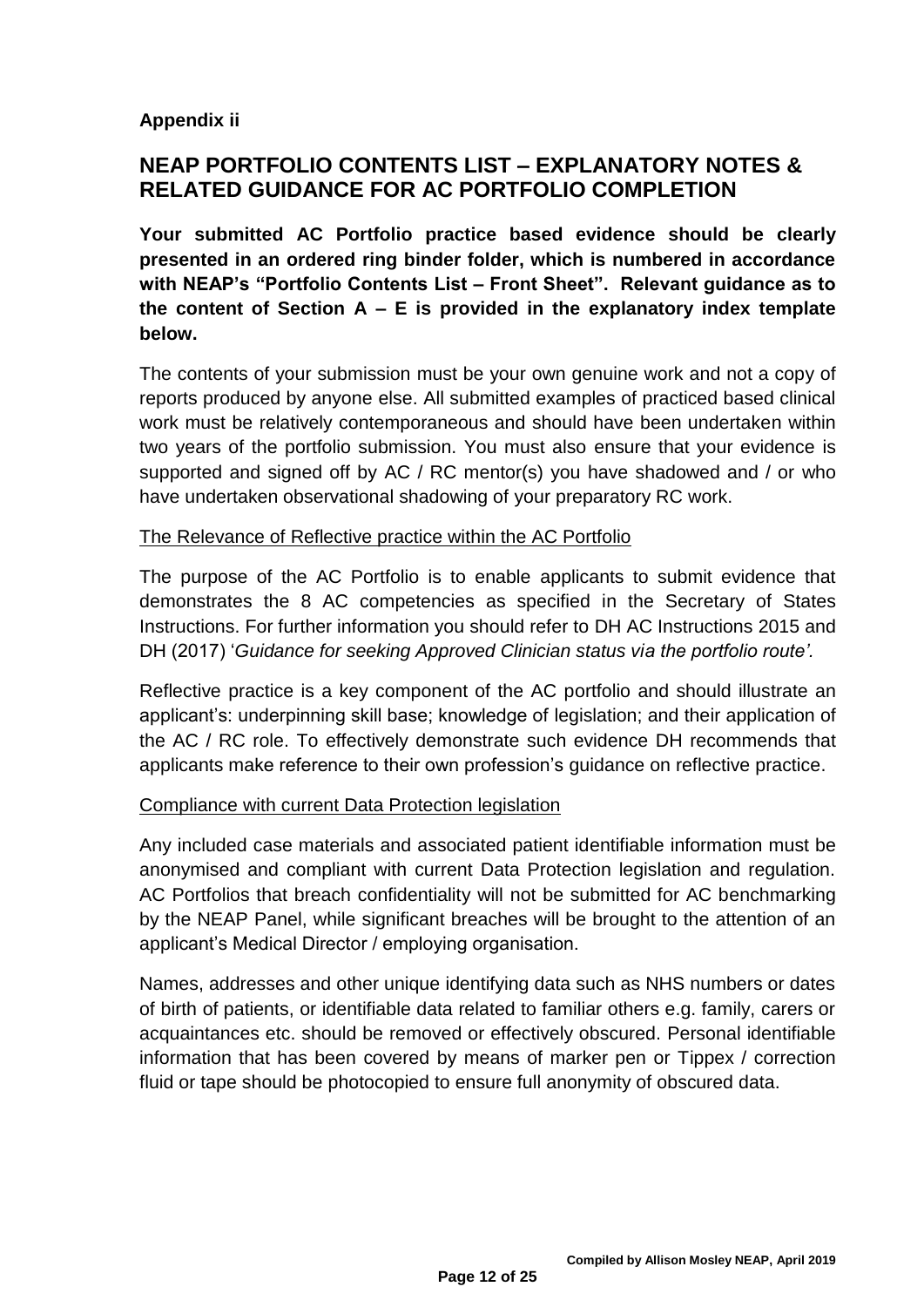# **SECTION A – Index headings and content guidance**

| A <sub>1</sub> | <b>AC APPLICATION FORM</b>                                                                                                                                                                                                                                                                                                          |
|----------------|-------------------------------------------------------------------------------------------------------------------------------------------------------------------------------------------------------------------------------------------------------------------------------------------------------------------------------------|
|                | This must include 2 identified referees who meet the AC Instructions 2015<br>requirements.                                                                                                                                                                                                                                          |
| A2             | <b>DECLARATION FROM MEDICAL DIRECTOR</b> - (Form included in AC<br>application pack)                                                                                                                                                                                                                                                |
|                | Include a completed declaration from your Medical Director or a person of<br>equivalent status, which is signed off on behalf of their organisation and<br>indicates supports of your AC application.                                                                                                                               |
| A3             | <b>COMPLETETED PORTFOLIO CHECKLIST - (Form included in AC</b><br>application pack & in Appendix D of DH Guidance)                                                                                                                                                                                                                   |
| A <sub>4</sub> | <b>PERSONALISED STATEMENT</b><br>Within this statement you should reflect on how you have prepared for AC<br>status. You should include any periods of shadowing and the name(s) of<br>the Responsible Clinician(s) you have shadowed.                                                                                              |
|                | "Shadowing" – this includes a sequence of observing, participating in, and<br>being observed to have demonstrated capability for the relevant AC<br>competencies and for executing any requisite RC decisions.                                                                                                                      |
|                | Medics should also reference and include periods of on call work and the<br>nature of the work that was undertaken.                                                                                                                                                                                                                 |
| A <sub>5</sub> | PROFESSIONAL QUALIFICATION AND PROFESSIONAL<br><b>REGISTRATION</b>                                                                                                                                                                                                                                                                  |
| A <sub>6</sub> | <b>JOB DESCRIPTION AND JOB PLAN</b><br>Applicants currently employed in a role in which they will be unable to<br>utilise their future AC approval to operate as a RC should also include a<br>planned / envisaged RC deployment plan.                                                                                              |
| A7             | RELEVANT TRAINING COURSE CERTIFICATES (current / valid):<br><b>AC</b> Induction<br><b>Information Governance</b><br>- Equality and Diversity (at Leadership Level)<br>Professional Practice in Mental Health Law Postgraduate Certificate,<br>relevant to those applicants who have attended this optional AC<br>preparation course |

# **SECTION B – Index headings and content guidance**

| <b>B1</b>      | <b>CURRICULIUM VITAE</b>                                                                                                                 |
|----------------|------------------------------------------------------------------------------------------------------------------------------------------|
| <b>B2</b>      | <b>CPD</b> i.e. Royal College of Psychiatrists Certificate of Good Standing,                                                             |
|                | or Peer Group CPD form,                                                                                                                  |
|                | or CPD Log (non-medical AC applicants)                                                                                                   |
| B <sub>3</sub> | 360 DEGREE APPRAISAL AND REFLECTION                                                                                                      |
|                | The reflection should consider the outcome of the 360 Appraisal and how<br>such skills will be transferable to your future AC / RC role. |
|                |                                                                                                                                          |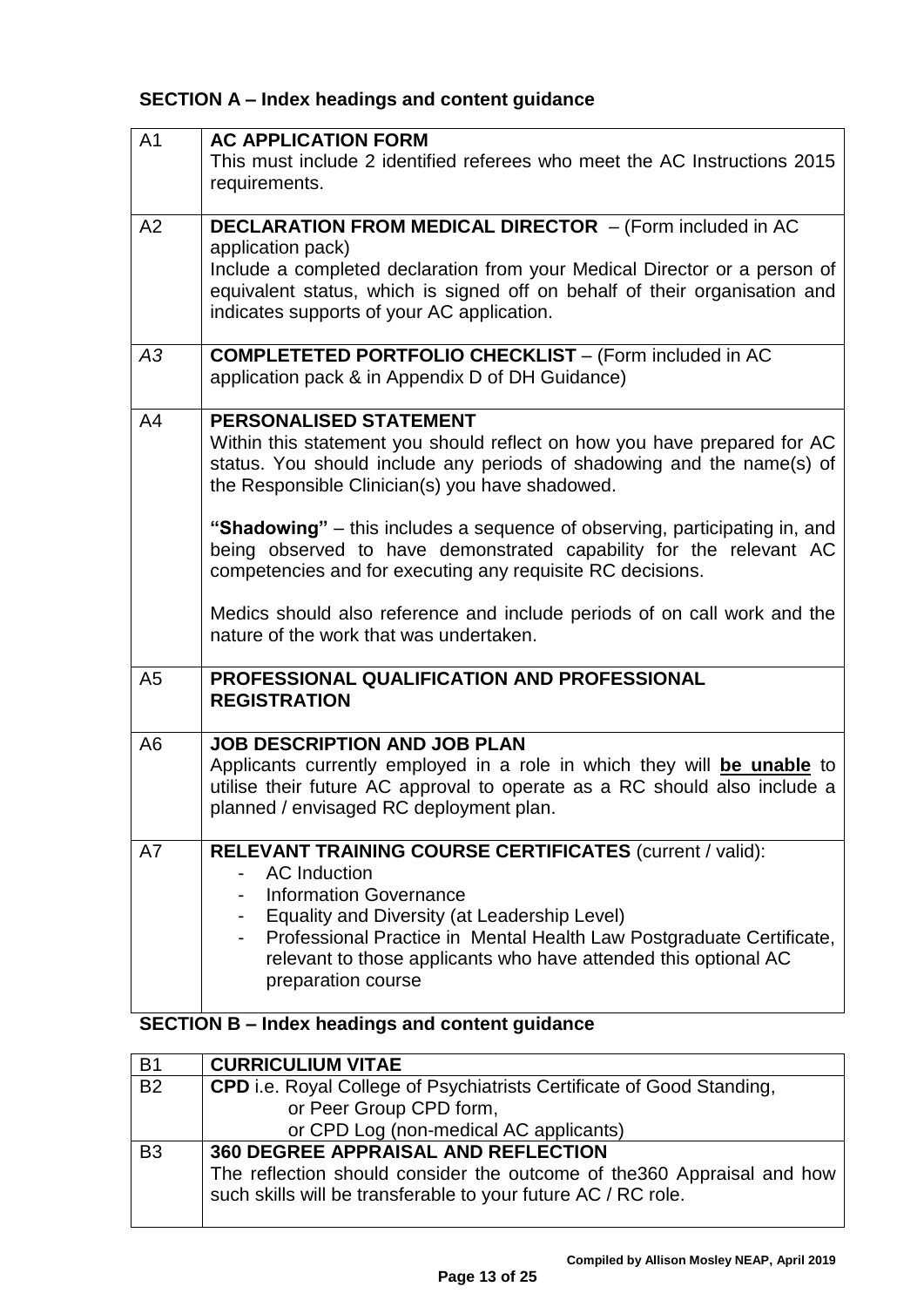| <b>B4</b>      | <b>COMPETENCY TESTIMONY / TESTIMONIES</b>                                                                                                                                                                                                                                                                                                                                                                                                                                                                                                                                                                                          |
|----------------|------------------------------------------------------------------------------------------------------------------------------------------------------------------------------------------------------------------------------------------------------------------------------------------------------------------------------------------------------------------------------------------------------------------------------------------------------------------------------------------------------------------------------------------------------------------------------------------------------------------------------------|
|                | This form is included in the AC application pack and must be completed by<br>the ACs / RCs you have shadowed and / or who have shadowed your<br>preparatory RC work.                                                                                                                                                                                                                                                                                                                                                                                                                                                               |
|                | Included testimony should confirm that an applicant has demonstrated<br>sound decision making and assessment skills across a range of AC / RC<br>specific functions / tasks. All areas of competency must be commented<br>upon, and clearly demonstrate that all the required AC competencies have<br>been met.                                                                                                                                                                                                                                                                                                                    |
|                | As noted on the Competency Testimonial form (and in keeping with general<br>AC reference requirements) only AC / RCs who have had a professional<br>working relationship with an applicant of at least a period of three months<br>should complete such testimonials. The three month minimum period is<br>required to ensure that testifying signing off mentor(s) have a minimum<br>level of acquaintance with an applicant's practice skills and applied<br>knowledge.                                                                                                                                                          |
| B <sub>5</sub> | <b>BRITISH PSYCHOLOGICAL SOCIETY (BPS) ADVICE NOTE - (Optional)</b><br>Psychologists preparing to submit a portfolio for approval should refer to the<br>BPS document entitled 'Guidance for Registered Psychologists in making<br>applications to the BPS Approved Clinician Peer Review Panel' (Gillmer<br>and Taylor, September 2016). This is accessible on the BPS website.                                                                                                                                                                                                                                                   |
|                | Submission to the BPS for pre-approval scrutiny is open to all<br>psychologists. Although it is not a requirement of the process of approval, it<br>is considered good practice. Following recent developments and in keeping<br>with the 2008 NIMHIE 'New Roles' guidance document, the BPS peer<br>review service is now open to all non-medical professional groups eligible to<br>be ACs. The reviewing panel includes representatives of all eligible non-<br>medical professions and the process is the same for all applicants.                                                                                             |
|                | The BPS pre-approval scrutiny panel is made up of experienced ACs who<br>review the portfolio against a set of standards. The aims of the process are<br>to scrutinise the applicant's portfolio to ensure:<br>That the evidence submitted is coherent<br>- That the applicant's claims of competency and the contents of the<br>portfolio are generally consistent with their declared skills, knowledge<br>and experience.<br>To determine whether the applicant possesses the relevant<br>competencies for the AC role.                                                                                                         |
|                | For employers this is a quality assurance function as to the professionally<br>verified weight of evidence submitted by applicants. For regional panels<br>this constitutes evidential advice as to the professional probity of the<br>applicant's submission. If the BPS process finds the portfolio to be above<br>the level then the Advice Note will state that view as a recommendation to<br>the regional panel and provide grounds for that finding as an evaluative<br>It must be noted, however, that the final adjudication of<br>summary.<br>competency and approval is strictly and solely that of the regional panel. |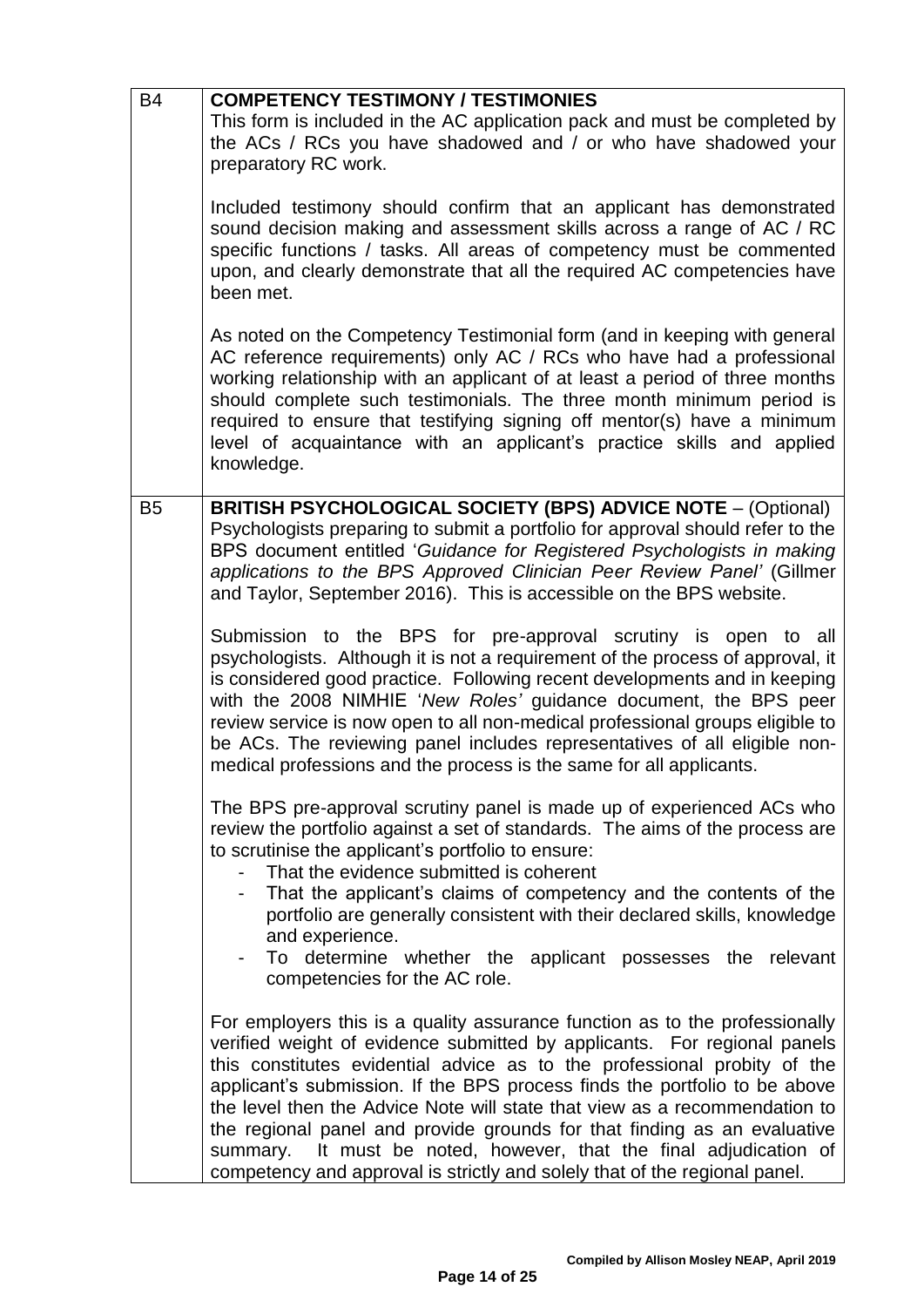### **SECTION C – Index headings and content guidance**

N.B\*Across the portfolio applicants must include clear evidence that demonstrated their ability to make all the key decisions reserved to the RC on more than one occasion. Submitted examples of anonymised statutory forms and reports should be countersigned by ACs / RCs mentors you have shadowed and / or who have shadowed your preparatory RC work. Your included reflections should demonstrate knowledge of associated legislation and illustrate your application of such powers.

| C <sub>1</sub> | TWO STATUTORY REPORTS I.E. FIRST TIER MENTAL HEALTH                                                                                                                                                                                                                                                                                                                                                                                                                                                                                                                                                                                              |
|----------------|--------------------------------------------------------------------------------------------------------------------------------------------------------------------------------------------------------------------------------------------------------------------------------------------------------------------------------------------------------------------------------------------------------------------------------------------------------------------------------------------------------------------------------------------------------------------------------------------------------------------------------------------------|
|                | TRIBUNAL REPORT / HOSPITAL MANAGERS HEARING REPORT*<br>Included statutory reports should be succinct and anonymised. These may<br>be hypothetical (i.e. prepared solely for the purposes of the AC portfolio<br>application), but must be based on actual personal contact and knowledge<br>of patient(s) you have worked with.<br>There is an expectation that both Tribunal and Managers' Hearing reports<br>will adhere to the outlined RC report structures as contained within the<br>current 'First-Tier Tribunal Practice Direction.' Any deviation within the<br>statutory reports' content should be noted and explained in accompanied |
|                | reflections.                                                                                                                                                                                                                                                                                                                                                                                                                                                                                                                                                                                                                                     |
| C <sub>2</sub> | TWO ANONYMISED REFLECTIVE CASE COMMENTARIES<br>Your submitted commentaries should illustrate RC competence to enable<br>you to be approved as an AC. As such your reflective narratives should<br>focus upon the rationale / formulation of specific RC decisions you were<br>actively engaged with. Such reflections should include reference to MDT<br>work and related leadership, while your use and awareness of NICE<br>Guidance and the MHA Code of Practice etc. should also be referenced.<br>The case commentaries should be relevant, concise and practice reflective                                                                 |
|                | in style. They should focus on a patient's period of detention (subject to<br>compulsory powers), and outline the key clinical decisions and actions that<br>you made and lead on as the patient's acting RC whilst being shadowed by<br>a RC mentor.                                                                                                                                                                                                                                                                                                                                                                                            |
|                | When preparing to write the reflective case commentaries (and in so doing<br>reviewing a detained patient's journey) you should consider the potential<br>range of RC interventions that did or could arise. To illustrate your breadth<br>of knowledge and applied skills as a future RC these summaries could be<br>hypothetical case amalgamation of patients that you have worked with,<br>rather than based on two specific cases.                                                                                                                                                                                                          |
| C <sub>3</sub> | RENEWAL OF DETENTION (SECTION 20) STATUTORY FORMS AND<br><b>REFLECTIONS*</b>                                                                                                                                                                                                                                                                                                                                                                                                                                                                                                                                                                     |
| C4             | SECTION 17 LEAVE STATUTORY FORMS AND REFLECTIONS*                                                                                                                                                                                                                                                                                                                                                                                                                                                                                                                                                                                                |
| C <sub>5</sub> | <b>DISCHARGE FROM DETENTION STATUTORY FORMS AND</b>                                                                                                                                                                                                                                                                                                                                                                                                                                                                                                                                                                                              |
|                | <b>REFLECTIONS*</b>                                                                                                                                                                                                                                                                                                                                                                                                                                                                                                                                                                                                                              |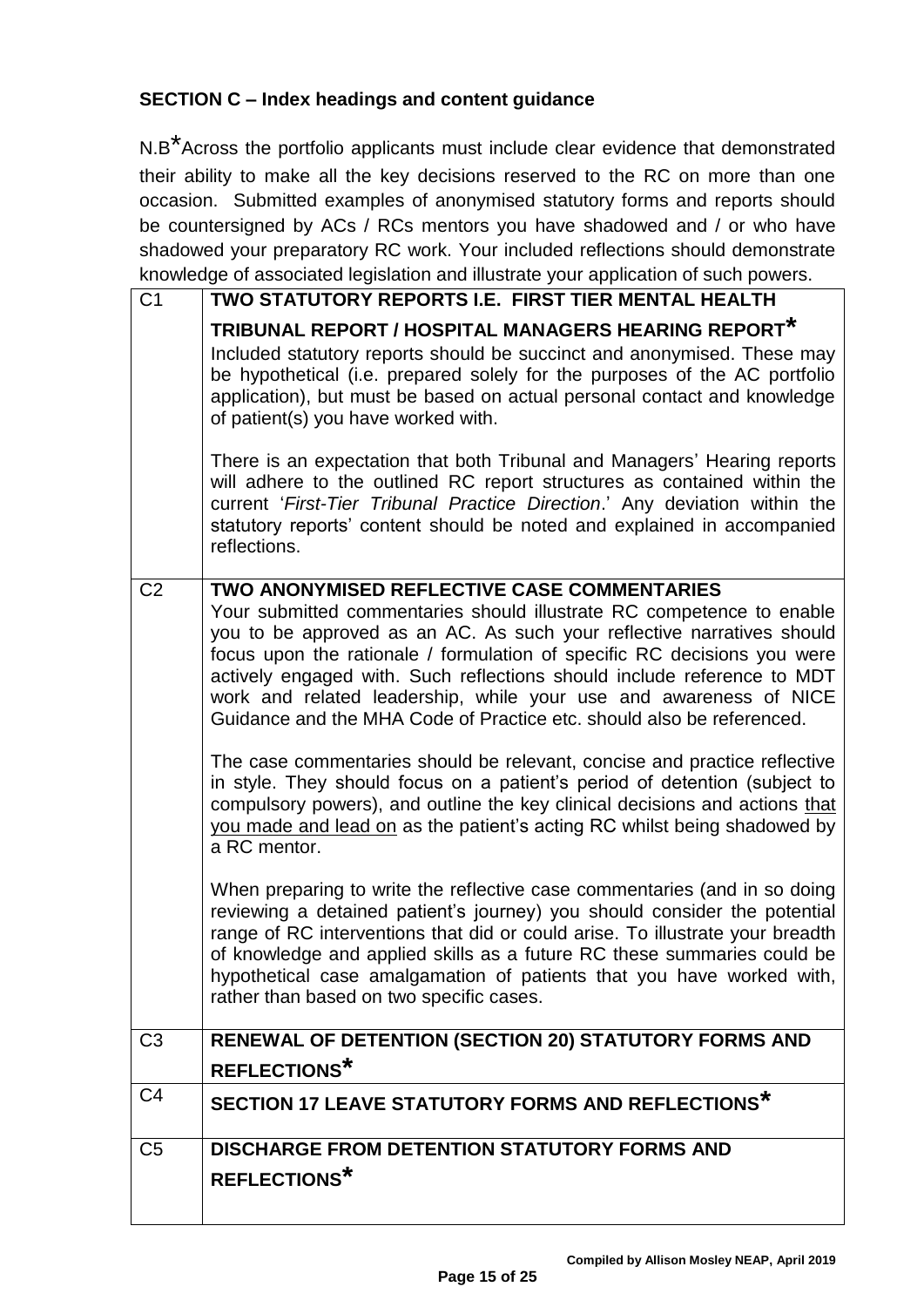| C <sub>6</sub> | <b>COMMUNITY TREATMENT ORDER STATUTORY FORMS AND</b>                                                                                                                                                                                                                                                                                                                       |
|----------------|----------------------------------------------------------------------------------------------------------------------------------------------------------------------------------------------------------------------------------------------------------------------------------------------------------------------------------------------------------------------------|
|                | <b>REFLECTIONS*</b>                                                                                                                                                                                                                                                                                                                                                        |
|                | To demonstrate underpinning knowledge of legislation associated with CTO<br>processes you must include a range of examples of CTO applications e.g.<br>renewal, recall and revocation. Your related reflection should demonstrate<br>understanding of underpinning legislation and associated statutory best<br>practice guidance as outlined in the MHA Code of Practice. |

# **SECTION D – Index headings and content guidance**

| D <sub>1</sub> | <b>CARE PLANS. MDT WORKING AND LEADERSHIP</b><br>Include anonymised examples of clinical documentation that illustrates your<br>level of MDT work, role in care planning and associated MDT leadership.                     |
|----------------|-----------------------------------------------------------------------------------------------------------------------------------------------------------------------------------------------------------------------------|
| D <sub>2</sub> | <b>CONSENT TO TREATMENT (SECTION 58A AND REFLECTION – (*NB</b><br>above)                                                                                                                                                    |
| D <sub>3</sub> | SOAD REFERRAL AND STATUTORY FORM AND REFLECTION                                                                                                                                                                             |
| D <sub>4</sub> | <b>MENTAL CAPACITY ASSESSMENTS</b><br>Include an example of a completed MCA assessment form, and a related<br>reflection outlying the underpinning legislative structure, stages and<br>outcome of the included assessment. |
| D <sub>5</sub> | UNDERSTANDING OF AMHP ROLE AND REFLECTION                                                                                                                                                                                   |
| D <sub>6</sub> | RISK ASSESSMENT AND RISK MANAGEMENT TOOLS<br>Include anonymised examples of clinical documentation that illustrates your<br>use of risk assessment and risk management tools.                                               |

# **SECTION E**

| E | <b>ADDITIONAL SUPPORTING EVIDENCE</b> - (Optional)                                                                                                                        |
|---|---------------------------------------------------------------------------------------------------------------------------------------------------------------------------|
|   | Within this section you can include any other information you believe                                                                                                     |
|   | illustrates AC / RC competence and is relevant and supportive of your AC                                                                                                  |
|   | application. For example complex MHA assessments, court reports,<br>reflective case logs, or knowledge of evidence based practice relevant to<br>specific patient groups. |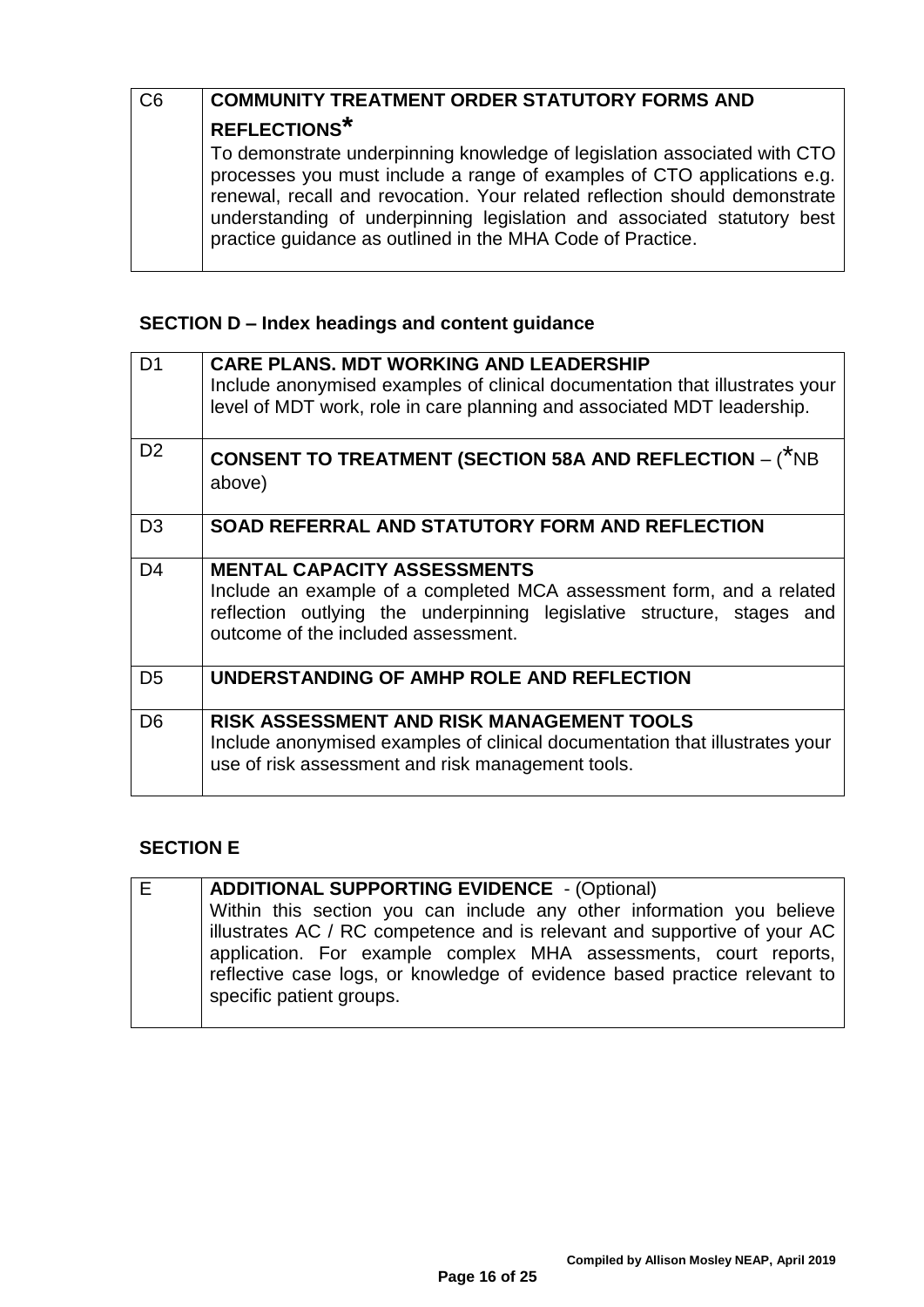# **Summary of Approved Clinician Competencies as outlined in the Secretary of States AC Instructions (2015)**

# **1. The Role of the Approved Clinician and Responsible Clinician**

1.1 A comprehensive understanding of the role, legal responsibilities and key functions of the AC and RC

# **2. Legal and Policy Framework**

- 2.1 Applied knowledge of
	- a. mental health legalisation, related codes of practice and national and local policy and guidance;
	- b. other relevant legislation, codes of practice and national and local policy guidance, in particular, relevant parts of the Human Rights Act 1998, the Mental Capacity Act 2005, the Children's Act 1989 and Children Act 2004; and
	- c. 'relevant' guidance issued by the National Institute for Health and Clinical Excellence.
- 2.2. In the above paragraph 'relevant' means relevant to decisions likely to be taken by an approved clinician or responsible clinician.

# **3. Assessment**

- 3.1 Ability to
	- a. Identify the presence of mental disorder;
	- b. Identify the severity of the mental disorder; and
	- c. determine whether the mental disorder is of a nature or degree warranting compulsory detention.
- 3.2 Ability to access all levels of clinical risk, including risks to the safety of the patient and others within an evidence based framework for risk assessment and management.
- 3.3 An ability to undertake mental health assessment incorporating biological, psychological, cultural and social perspectives.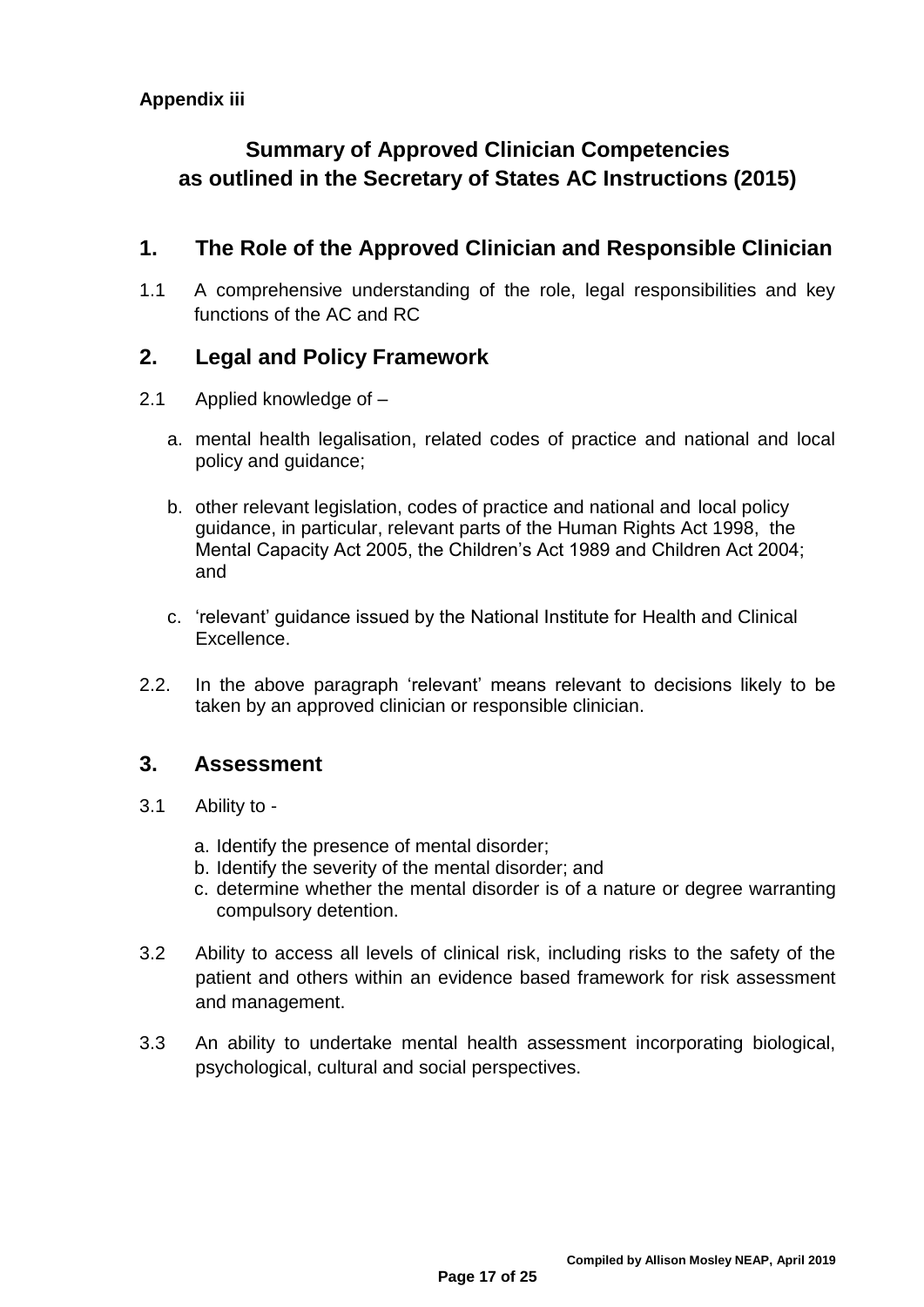# **4. Treatment**

- 4.1 Understanding of
	- a. mental health related treatments, which include physical, psychological and social interventions.
	- b. different evidenced based treatment approaches and their applicability to different patients; and
	- c. the range of appropriate treatments and treatment settings which can be provided in the least restrictive environment and will deliver the necessary health and social outcomes.
- 4.2 High level of skill in determining whether a patient has capacity to consent to treatment
- . 4.3 Ability to formulate, review appropriately and lead on treatment in relation to which the clinician is appropriately qualified in the context of a multidisciplinary team.
- 4.4 Ability to communicate clearly the aims of the treatment, to patients, carers and the team.

# **5. Care Planning**

5.1 Ability to manage and develop care plans which combine health (including measures relating to physical and psychological health and medication), social services (including housing and employment) and other resources, preferably within the context of the Care Programme Approach.

## **6. Leadership and Multi-Disciplinary Team Working**

- 6.1 Ability to effectively lead a multi-disciplinary team
- 6.2 Ability to assimilate (potentially diverse) views and opinions of other professionals, patients and carers, whilst maintaining an independent view.
- 6.3 Ability to manage and take responsibility for making decisions in complex cases without the need to refer to supervision in each individual case.
- 6.4 Understanding and recognise the limits of person's own skills and an ability to seek other professionals' views from others to inform a decision, for example, through peer review and appraisal.

# **7. Equality and Diversity**

- 7.1 Up-to-date knowledge and understanding of equality issues.
- 7.2 Ability to identify, challenge and where possible and appropriate redress discrimination and inequality in relation to approved clinical practice.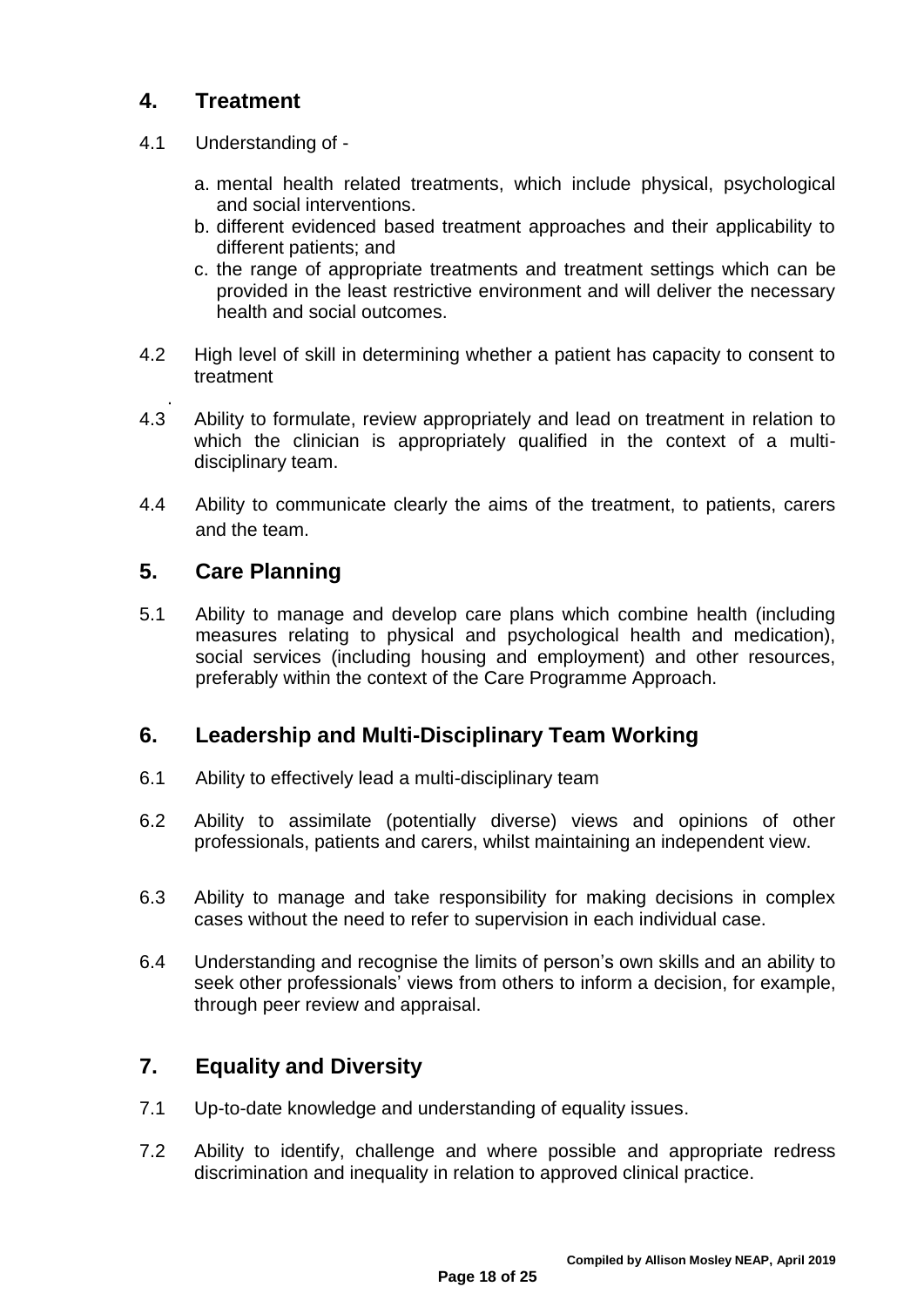- 7.3 Understanding of the need to sensitively and actively promote equality and diversity.
- 7.4 Understanding of how cultural factors and personal values can affect practitioner's judgements and decisions concerning the application of mental health legislation and policy.

# **8. Communication**

- 8.1 Ability to communicate effectively with professionals, patients, carers and others, particularly in relation to decisions taken and the underlying reasons for these.
- 8.2 Ability to keep appropriate records and an awareness of legal requirements with respect to record keeping, including the processing of all personal data or sensitive personal data in accordance with the Data Protection Act 1998.
- 8.3 Understanding of, and ability to manage, the competency requirements of confidentiality and effective information sharing, to the benefit of the patient and other stakeholders.
- 8.4 Ability to compile and complete statutory documentation and to provide written reports as required of an approved clinician.
- 8.5 Ability to present evidence to courts and tribunals.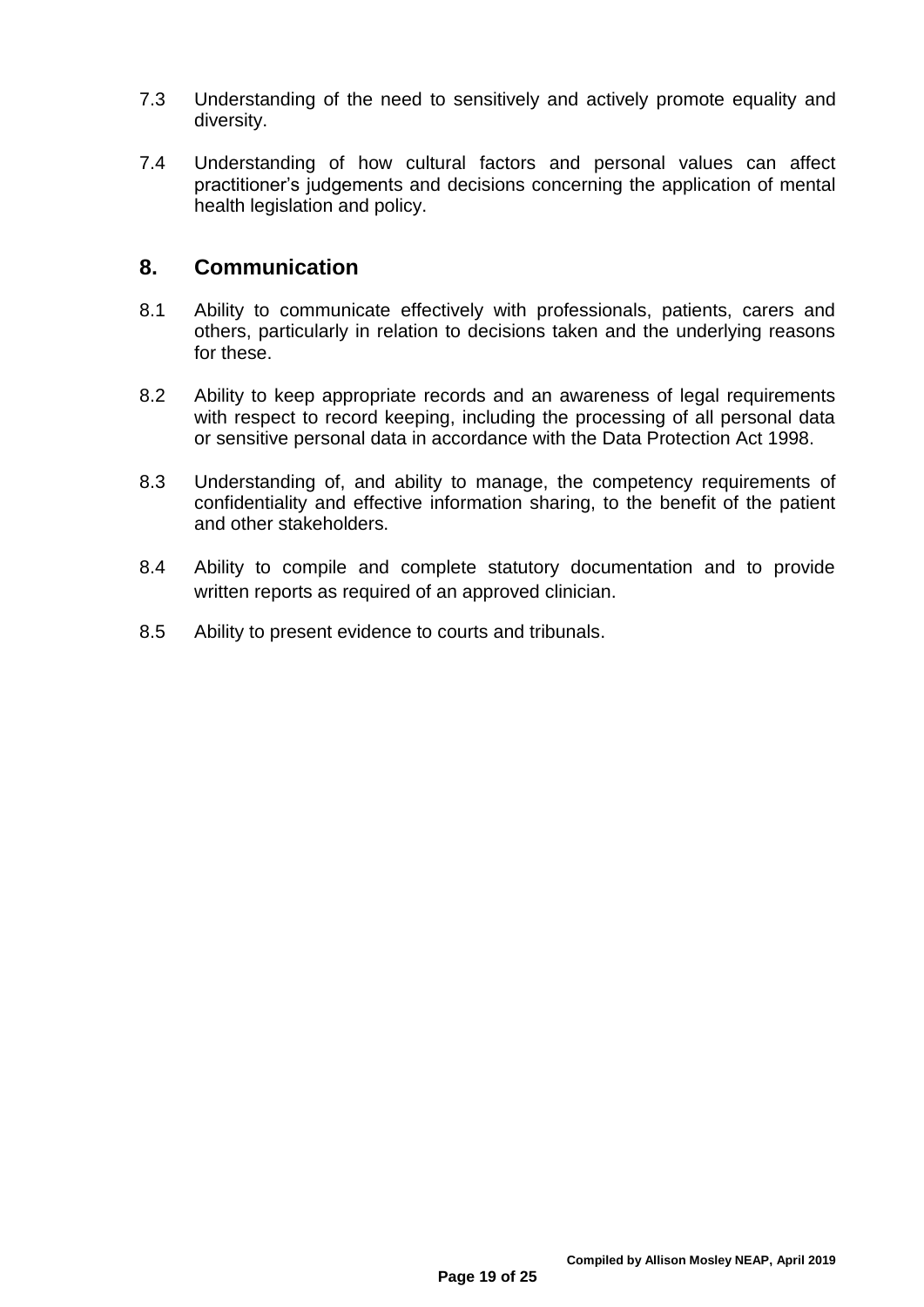#### **Appendix iv**

**N.B For illustrative purposes the following document is truncated and includes examples of two completed competency domain statements. The full document covers the full 8 AC competency areas and includes an additional domain which covers Comprehensive Understanding.**

### **North of England Approvals Panel Competency Testimony** (REQUIRES COMPLETION BY AC / RC MENTORS)

**Applicant Name**

**Professional Registration Number**

**Guidance Notes**

Applicants seeking Approved Clinician status who are not included on the GMC Specialist Register require support to provide evidence for their portfolio to demonstrate competencies.

This will include periods of shadowing Responsible Clinician(s) (RC) which may take place in a variety of services. A demonstration of the use and understanding of the Mental Health Act should be included for the various responsibilities they undertake. An RC must have known the applicant for a minimum of period of three months.

You have been approached by an applicant who is in preparation for Approved Clinician status. Your role is to provide an appraisal of their competency and capability across a range of parameters that have been identified as central to the role of Approved Clinician under the Mental Health Act 1983, (as amended 2007). The term 'capability' is used because, although you may not have directly observed a specific activity, you have sufficient knowledge of the applicant to be able to confidently infer that their skills, knowledge and experience would or would not transfer readily to a particular parameter.

Based on your knowledge of the applicant you are asked to consider all aspects, to confirm whether you feel the applicant has appropriate/sufficient knowledge. You must complete the evidence / testimony for each competency.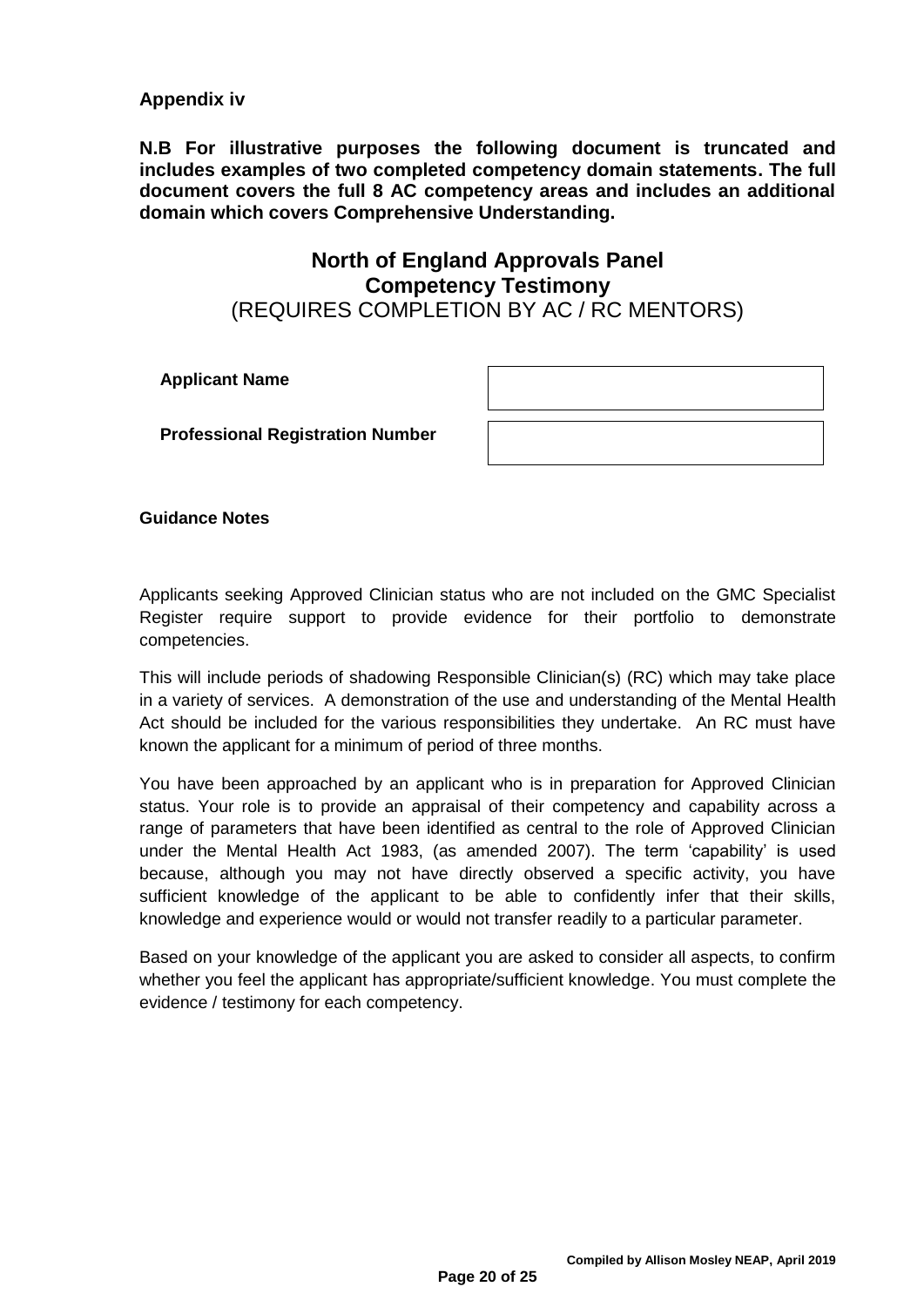# **1. The Role of the Approved Clinician and Responsible Clinician**

- 1.1 A comprehensive understanding of the role, legal responsibilities and key functions of the AC and RC
- 1.2 Shadowing of the AC/RC in order to demonstrate this competency must include clear evidence of the applicant having demonstrated the ability to make all the key decisions reserved to the RC. They should have considered, on more than one occasion, each of the following decisions:
	- Renewal of detention,
	- Discharge from detention,
	- Granting of Section 17 leave; and
	- Application for CTO

Where the applicant is a doctor or Nurse Prescriber they should also demonstrate, on more than one occasion, consideration of the decision/s around consent to treatment specific to S58 MHA.

1.3 Although the applicant cannot actually implement any of their decisions they must have written confirmation from the RC that they are shadowing that they have demonstrated sound decision-making ability, using appropriate and good clinical judgement and risk assessment skills.

| <b>Applicant Meets Standard</b> | Yes $X$ No $\vert \ \vert$ |  |
|---------------------------------|----------------------------|--|
| <b>Observed practice</b>        | Yes $X$ No $\vert \ \vert$ |  |

### **Evidence / Testimony**

Dr XXXXX has demonstrated a comprehensive understanding of her role as a locum consultant and the legal responsibilities and key functions relevant and specific to the AC / RC role. I have observed such practice from 12/09/16 to 07/03/18 on a general acute adult psychiatry ward and adult PICU. - Over this period she has regularly shadowed my RC practice, attending CTO assessments and Tribunals / Managers Hearings with me. She has completed Tribunal reports, T2 Consent to Treatment forms and SOAD requests for me, which subsequently I scrutinised and authorised as the patients' designated RC.

During her AC preparation we have had periodic supervisions during which she has produced MHA related work and we have discussed complex case scenarios. In advance of such sessions she would prepare mock up completed forms i.e. examples of various CTO forms, S23 discharge and S17 documentation, all of which I scrutinise and found to be completed competently. I found her readily willing to acknowledge areas for further learning and development, and found her to be proactive in addressing such gaps in her knowledge, all of which has consolidated her understanding and application of the RC role.

Dr XXXXX and I have attended many MDT meetings together. Her advice and team steer in directing patient care has proved effective, particularly when considering presenting risk factors for the purpose of renewing detentions and the use of S17 leave. In complex situations she has always sought my advice, and in general has always kept me informed of proposed changes to detained patients treatment plans.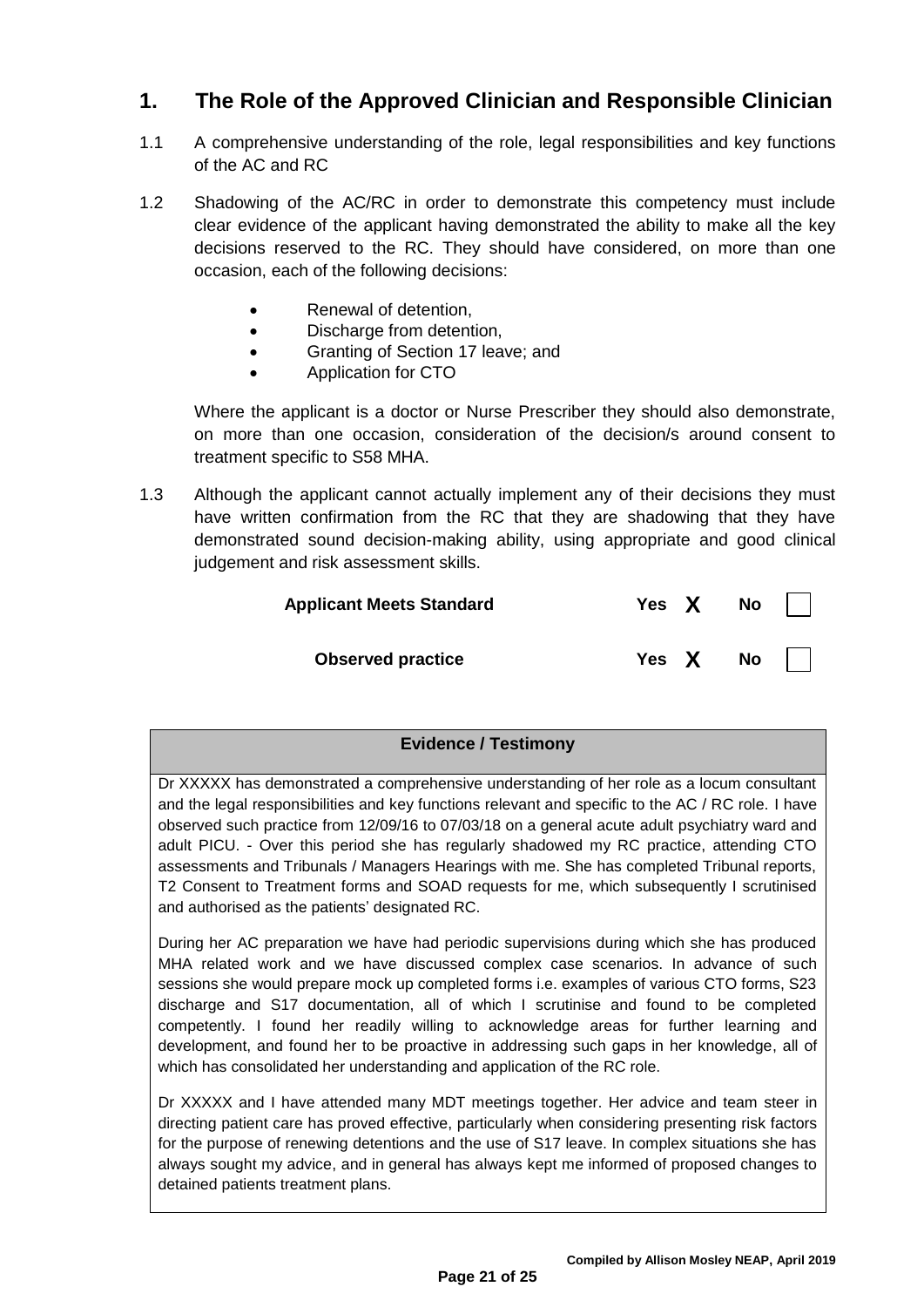# **8. Communication**

- 8.1 Ability to communicate effectively with professionals, patients, carers and others, particularly in relation to decisions taken and the underlying reasons for these.
- 8.2 Ability to keep appropriate records and an awareness of legal requirements with respect to record keeping, including the processing of all personal data or sensitive personal data (as both terms are defined in the Data Protection Act 2018) in accordance with that Act.
- 8.3 Demonstrates an understanding of and has the ability to manage the competency requirements of confidentiality and effective information sharing to the benefit of the patient and other stakeholders.
- 8.4 Ability to compile and complete statutory documentation and to provide written reports as required of an Approved Clinician.
- 8.5 Ability to present evidence to courts and tribunals

| <b>Applicant Meets Standard</b> |  | Yes $X$ No $\vert \ \vert$ |
|---------------------------------|--|----------------------------|
| <b>Observed practice</b>        |  | Yes $X$ No $\vert \ \vert$ |

#### **Evidence / Testimony**

During her period as an inpatient doctor she has completed all written reports relevant to her own cases, while she has also prepared a number of Tribunal Reports and related RC documentation under my supervision. I can confirm that these reports were well written, detailed, informative, and demonstrated relevant RC competency.

In my presence and my absence she has presented Tribunal reports on my behalf. Her articulation of the salient presenting factors were clearly conveyed as witnessed by myself, but also confirmed in the Tribunal summary feedback I have read.

In MDT settings Dr XXXXX has a concise and precise approach to articulating patient assessment summaries, and in presenting salient risk factors and related risk management plans. Her style of communication has instilled confidence within the MDT team and has enabled her to effectively manage strained team dynamics and disagreements regarding the direction of patient care.

During my period of mentoring Dr XXXXX I have found her general communication style to be clear and concise, while she has demonstrated great empathy and patience in her interactions with patients and carers.

There have been no concerns regarding confidentiality and inappropriate information sharing. She is fully compliant and knowledgeable with the MH Trust's IG training.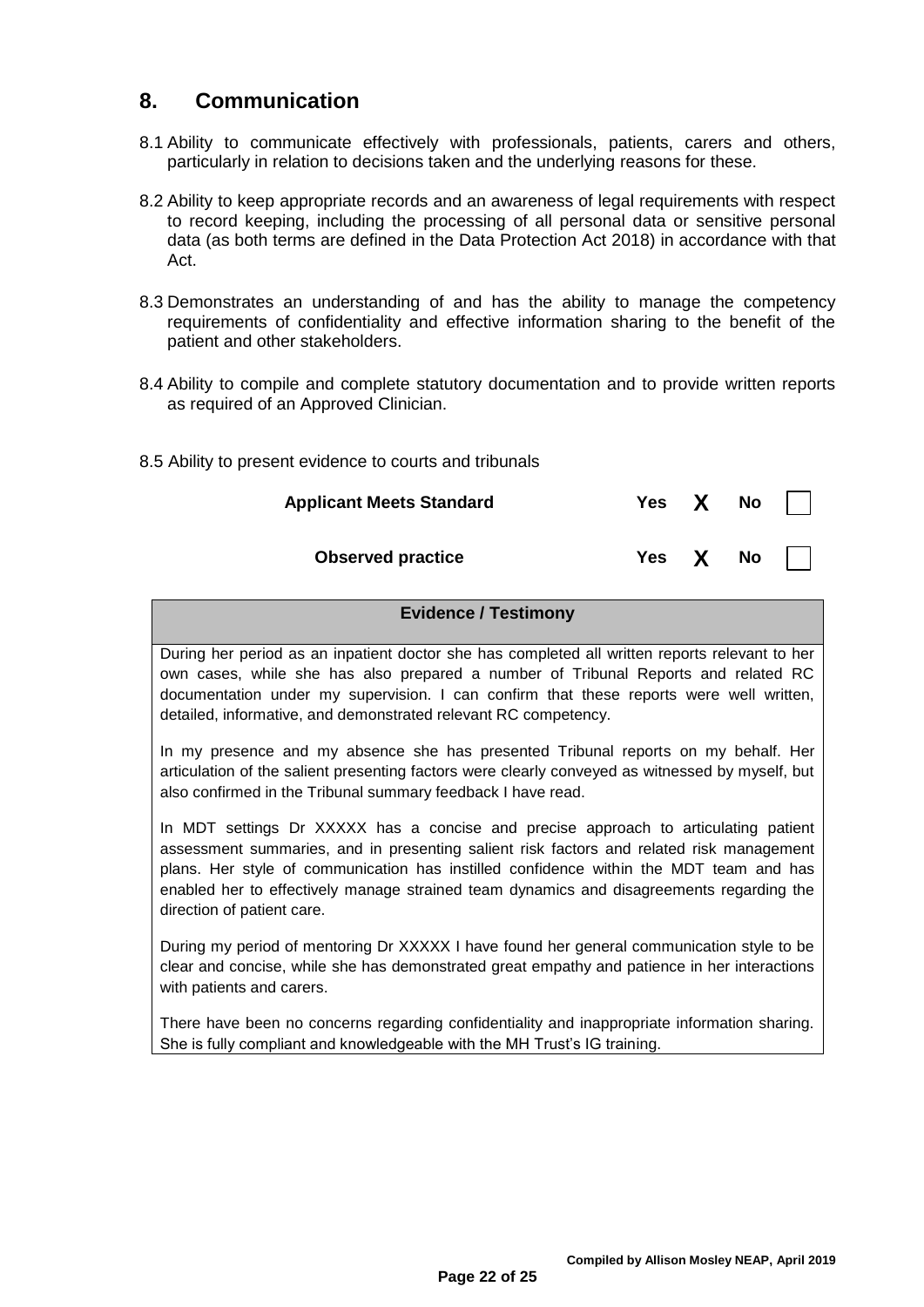# **Sign Off**

I confirm that all information provided within this testimony is factual to the best of my knowledge.

| <b>Print Name</b>                       |  |
|-----------------------------------------|--|
| <b>Professional Registration Number</b> |  |
| Role                                    |  |
| <b>Organisation Worked For</b>          |  |
| <b>Date</b>                             |  |
| <b>Signature</b>                        |  |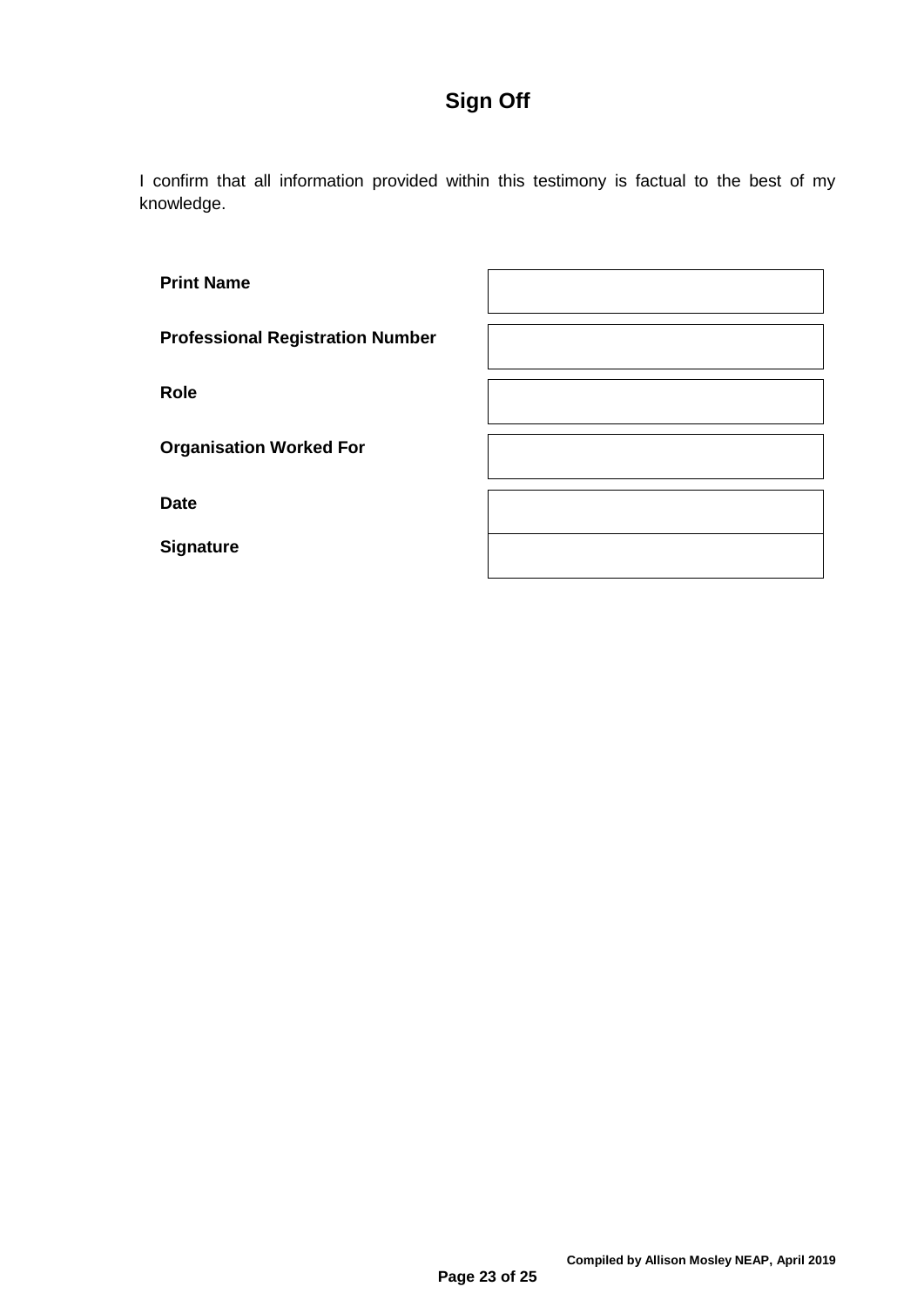### **Appendix v**

# **Department of Health Essential Reading**

### **N.B. The following extracts are from of DH 'Guidance for seeking Approved Clinician status via the portfolio route' (October 2017 pp. 6 – 7).**

DH recommends that applicants have a good knowledge of the following documents:

**Mental Health Act (MHA) 2007 New Roles** guidance produced by the National Institute for Mental Health England (NIMHE):

- Annex E (1) of this document, produced by the National Advisory Group for Approved Clinician Training (NAGACT), provides a guide to becoming an AC.
- Annex E (2), also produced by NAGACT, provides guidance on specific required competencies, how to attain them and sources of evidence.

**Mental Health Act 1983 Instructions with respect to the Exercise of Approval Functions in Relation to Approved Clinician 2015** (came into force as from 05/01/2016). These Instructions supersede elements of the New Roles Guidance.

**Mental Health Act Code of Practice** (came into force 01/04/2015)

#### **[Mental Health Act 1983 as amended](http://www.legislation.gov.uk/ukpga/2007/12/contents) by Mental Health Act 2007**

**Practice Direction: First-tier Tribunal Health Education and Social Care Chamber: Statements and Reports in Mental Health Cases** (came into force on 23/10/2013)

### **Mental Capacity Act (MCA) 2005**

If an applicant's AC/RC responsibilities are in regard to other specific groups such as Older Adults and Learning Disabilities, then they should have a particular familiarity with the Mental Capacity Act and relevant policies and guidance, as well as relevant NICE guidance.

### **MCA 2005 and the Deprivation of Liberty Safeguards (DOLS).**

[https://www.gov.uk/government/statistics/mental-capacity-act-2005-deprivation-of-liberty](https://www.gov.uk/government/statistics/mental-capacity-act-2005-deprivation-of-liberty-safeguards-assessments-england-2015-to-2016)[safeguards-assessments-england-2015-to-2016](https://www.gov.uk/government/statistics/mental-capacity-act-2005-deprivation-of-liberty-safeguards-assessments-england-2015-to-2016)

And other relevant sites such as:

**[RadcliffesLeBrasseur](http://www.rlb-law.com/health-uploads/healthcare-briefing---mental-capacity-act-and-deprivation-of-liberty-safeguards--house-of-lords-review--suggested-reform-and-practical-implications---march-2014.asp)** website, especially their mental health law briefings under Publications<http://www.rib-law.com/briefings/mental-health-law/>

[http://www.mentalhealthlaw.co.uk](http://www.mentalhealthlaw.co.uk/)

[https:///www.gov.uk/goverment/publications/code-of-practice-mental-health-act-1983](https://www.gov.uk/goverment/publications/code-of-practice-mental-health-act-1983)

<http://www.39essex.com/>